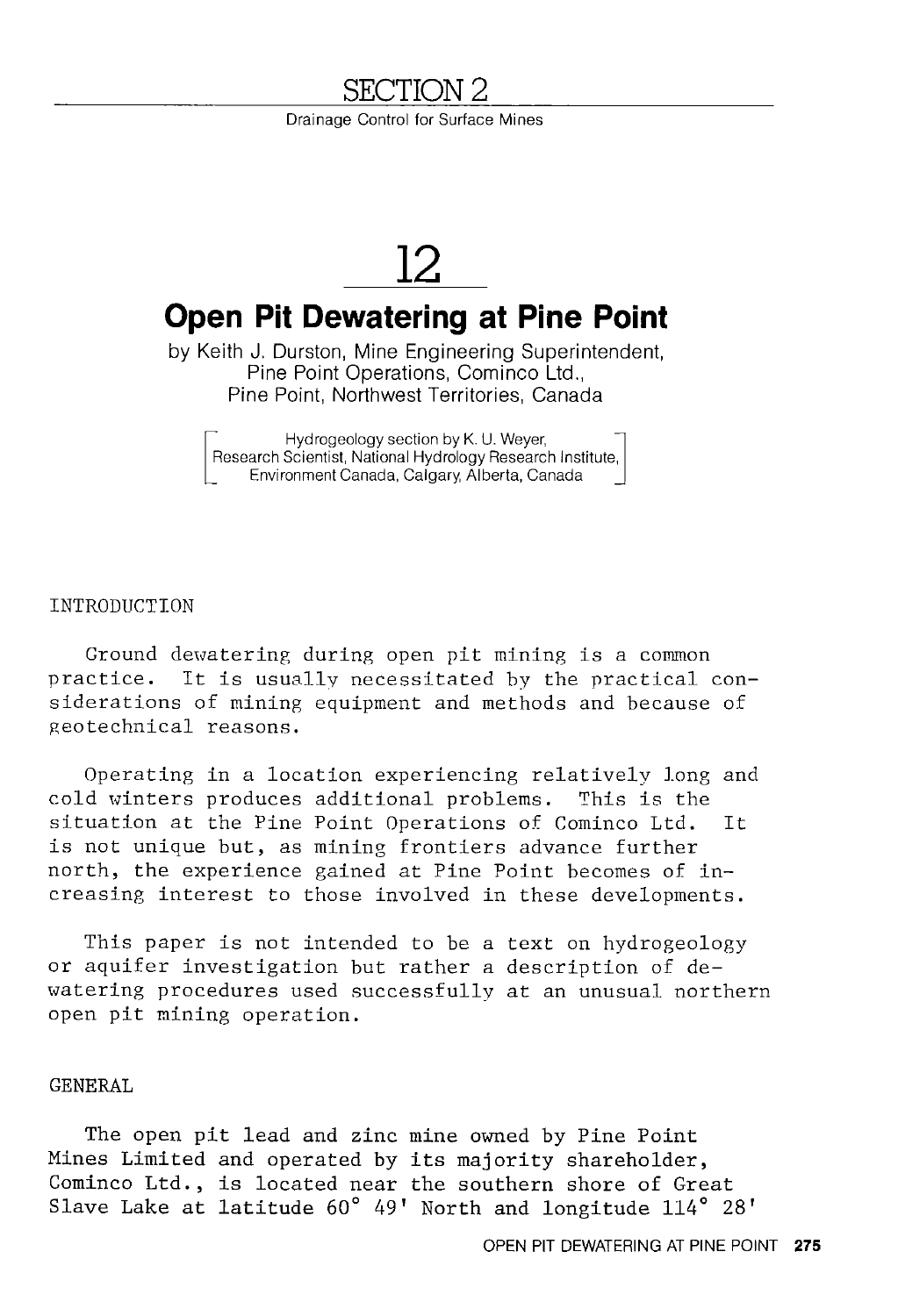

**Figure** No. **1 Location Map**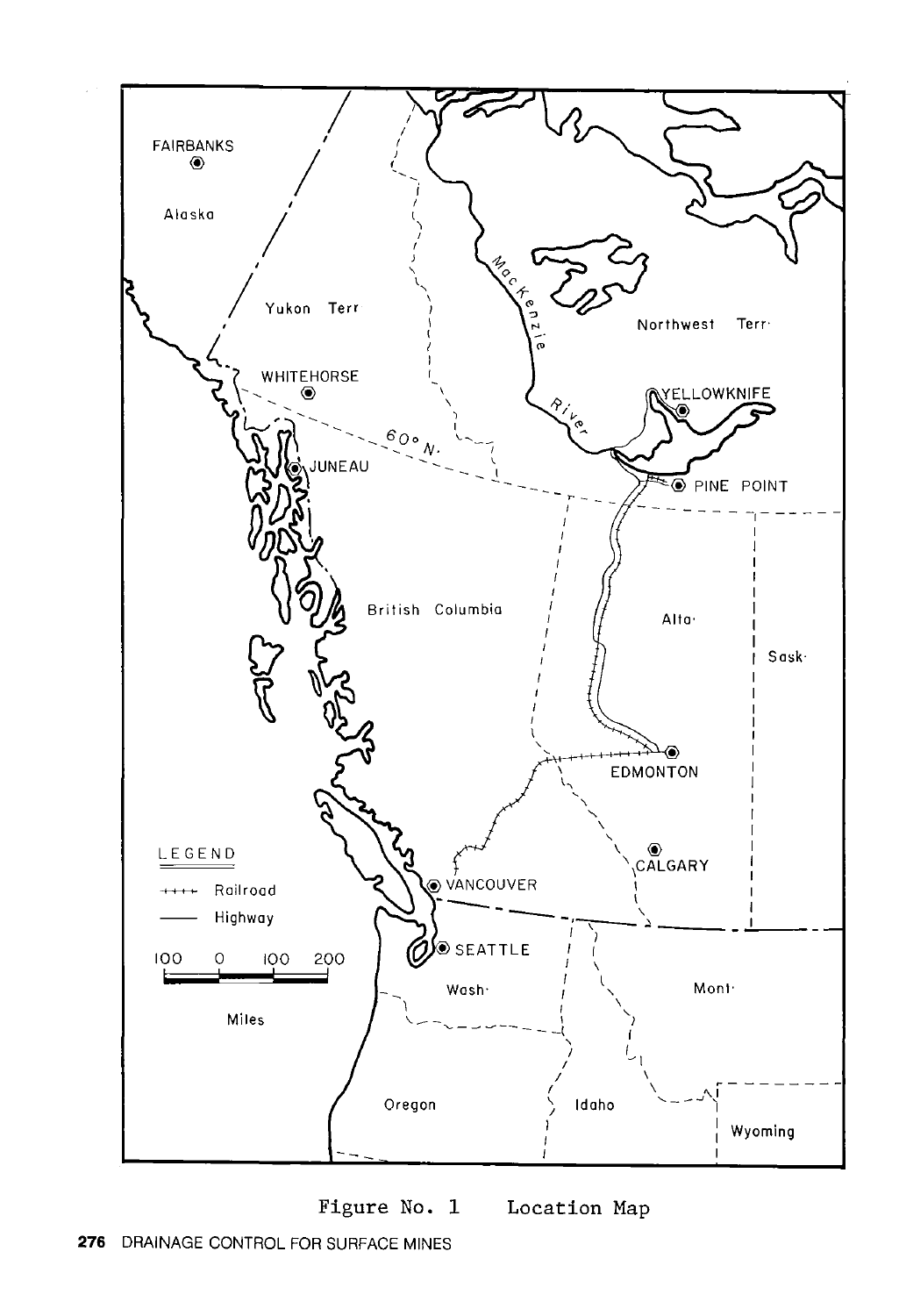

**Figure** No. 2 **Property Map of Pine Point Mines Limited**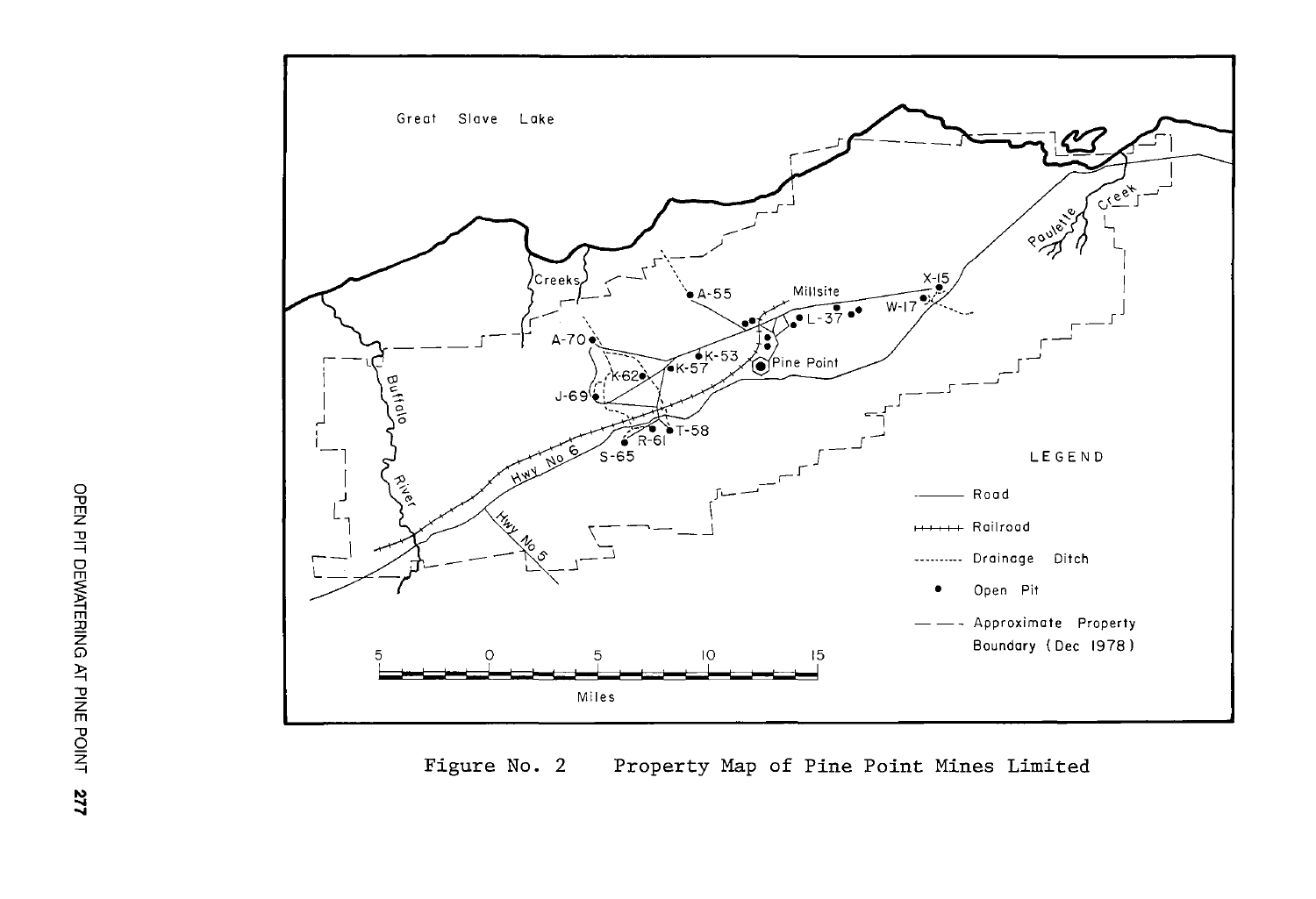West (Figure No. 1).

Mining involves the open pit extraction of relatively small, isolated orebodies (Figure No. 2). The pits are generally circular or elliptical in plan with lateral dimensions ranging from 400 to 3,000 feet and depth averaging 175 feet below surface, with a maximum depth to date of 327 feet in one pit. Production started in 1965 and has attained a level of about 11,000 tons of ore and 20,000 tons of waste rock and overburden per day. The strip ratio is increasing and has resulted in the recent acquisition of a dragline to supplement existing truck and shovel stripping capability. Small scale underground mining was performed close to the millsite between 1970 and 1977 and will be resumed at that location and in other areas west of the millsite when economic conditions permit.

Mining activity started in the then known area of ore reserves close to the millsite and has progressively moved further from this area as these reserves were depleted and mineral exploration activity proved reserves in other areas of the mine property. Constraints imposed by production equipment logistics, mill head grade requirements, and varying metallurgical properties necessitate the operating of as many as six open pits at any time. Simultaneous mining of pits scattered over a relatively large area produces unusual operating problems. These are compounded when most of these pits require dewatering installations and drainage ditch systems.

NATURAL ENVIRONMENT

Surface Topography and Vegetation

The mine property is located in an area which is generally low lying and poorly drained. The ground slopes gently towards the south shore of Great Slave Lake, about six miles north of the millsite. The change in surface elevation over this distance is from about 700 to 515 feet above mean sea level. Low gravel ridges, muskeg areas, swamps, and shallow lakes cover the area.

Surface expressions of karstic features include intermittent creeks, natural springs, and sinkholes.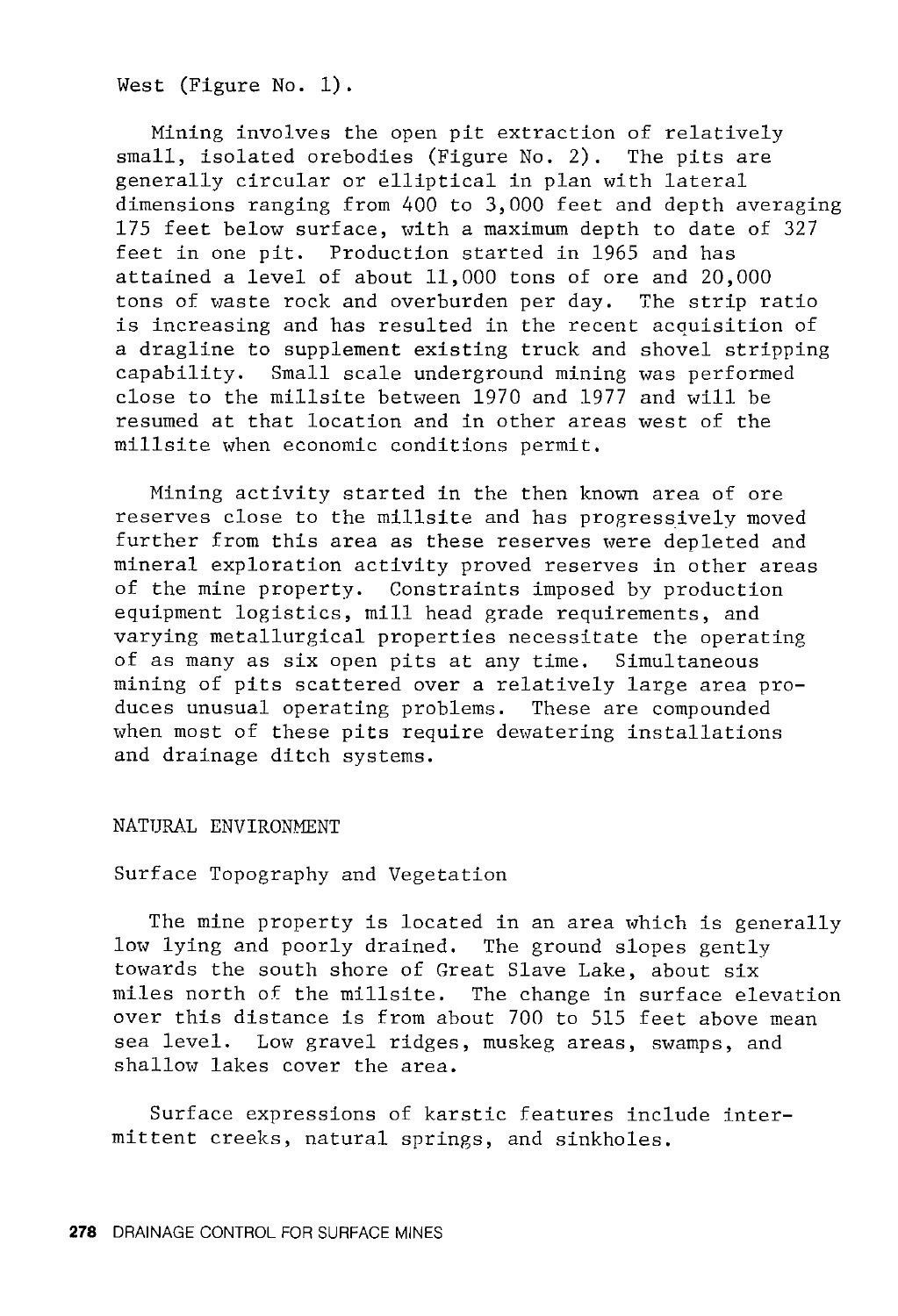The active mining area, some 20 miles east-west and five miles north-south, lies between the Buffalo River to the<br>west and Paulette Creek to the east. These rivers, together west and Paulette Creek to the east. with the Little Buffalo ten miles further east, form distinct surface drainage systems. Other systems are generally poorly defined.

The area lies within the boreal forest and vegetation consists of stunted spruce and pine with birch and aspen occurring on the gravel ridges. Open areas of scrubby willows, sedges, and grasses are common. Trees seldom attain commercial quality. Very slow growth rates reflect the harsh environment.

# Climate

Relatively long winters and short, dry summers are experienced. The annual number of frost free days averages 80 and sustained periods of below minus 30 degrees Celcius air temperatures occur from December to March. Light northerly winds are common throughout this period.

Annual precipitation is low, averaging about 13 inches of water equivalent. Much of this is in the form of snow which, during the spring thaw in late April or in May, flows over the frozen ground to seasonal creeks and towards Great Slave Lake. Ice on the major lakes and rivers breaks up and is carried down the Mackenzie River in June.

The climate is classed as semi-arid.

# Geology

Surface outcrops are very rare in the region. Overburden, consisting of sandy glacial till with occasional gravel beds and areas of varved clays and cemented fine sands which are known locally as "hardpan", varies from 10 to 150 feet in depth. This material is often overlain by an organic, peaty layer of muskeg varying in depth from one to ten feet. Localized areas of permafrost have been encountered in the overburden but are not common.

General geology is shown in Figures *No.* 3 and No. 4. Lead and zinc mineralization of the Mississippi Valley type occurs within the Devonian formations. The ore deposits are associated with a barrier reef complex in this formation and host rocks are medium to coarse grained recrystallized dolomites. Rock types within the formation also include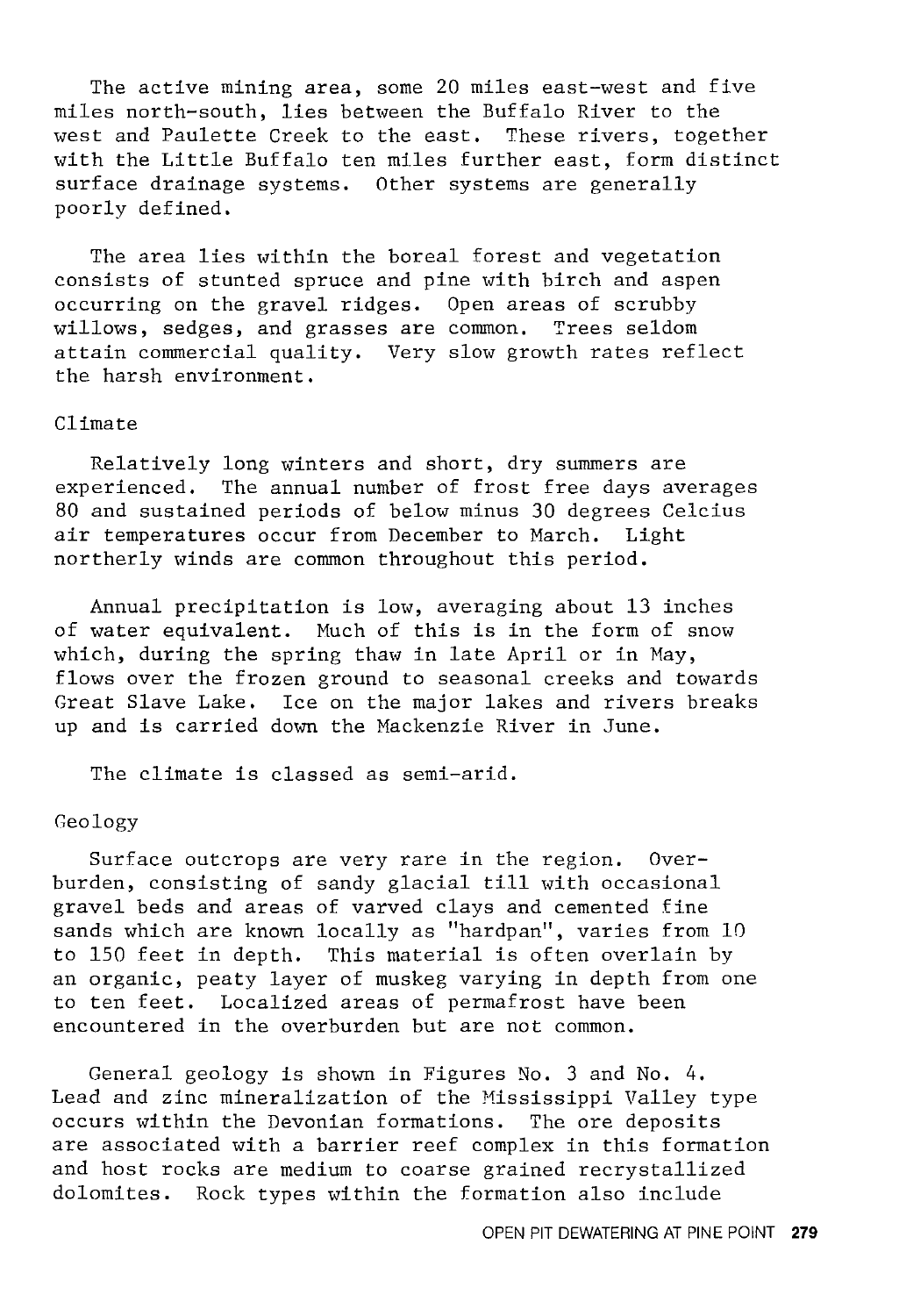

Figure No. 3 Regional Geological Map



Figure No. 4 Generalized Geological Section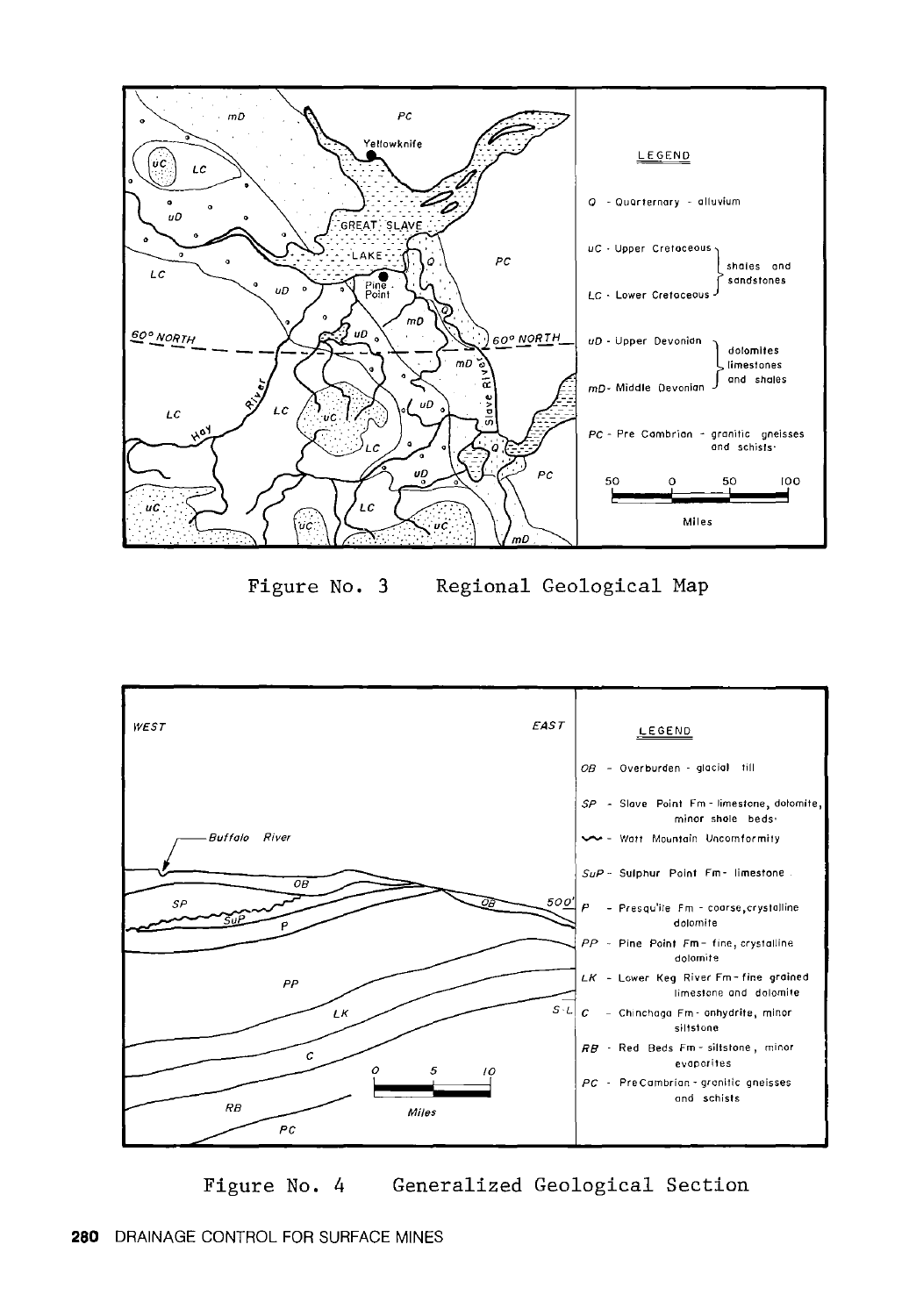limestones, shales, and mud and sand seams. Karstic features such as sinkholes, solution channels, and cavities are widespread. Sinkholes are filled with sands and various brecciated material and often contain ore grade mineralization.

Strata dip gently to the southwest, folding is minor, and major fracture zones reflecting tectonic movement in the basement have been identified. Distinct bedding planes and vertical fracturing are common.

Detailed descriptions of the geologv of this area have been published (1).

# Hydrogeology (by K. U. Weyer)

The natural groundwater table in the Pine Point area varies in depth below surface from a few feet to about 60 feet.

Perched water is common within the overburden in the "hardpan" areas. The abundant small lakes are usually shallow and often have fine clay bottoms. These and the areas of perched groundwater are often unaffected by major ground dewatering programmes.

Studies of regional groundwater flow are active (2, 3). It appears that flow through the aquifers of the Devonian formation is from south to north with a major area of recharge being the Cretaceous formations of the Caribou Mountains 150 miles to the south of the mining area (Figure No. 3). Significant discharge and recharge zones have been identified along the Buffalo River in zones of faulting and significant fracturing and in other areas.

The lithology of the Pine Point complex varies considerably and continuous separate aquifers are difficult to identify. The overall formation is considered an extensive major aquifer. The gently dipping strata result in varving aquifer conditions across the mining property. The aquifer is considered unconfined to the east and increasingly confined to the west where overlying shale and clay beds occur. Artesian flows have been encountered in the western and northwestern parts of the property. Natural springs occur in these areas.

The porosity of the limestones and dolomites themselves is relatively low. Groundwater flow is considered to be mainly along solution channels, bedding planes, and fracture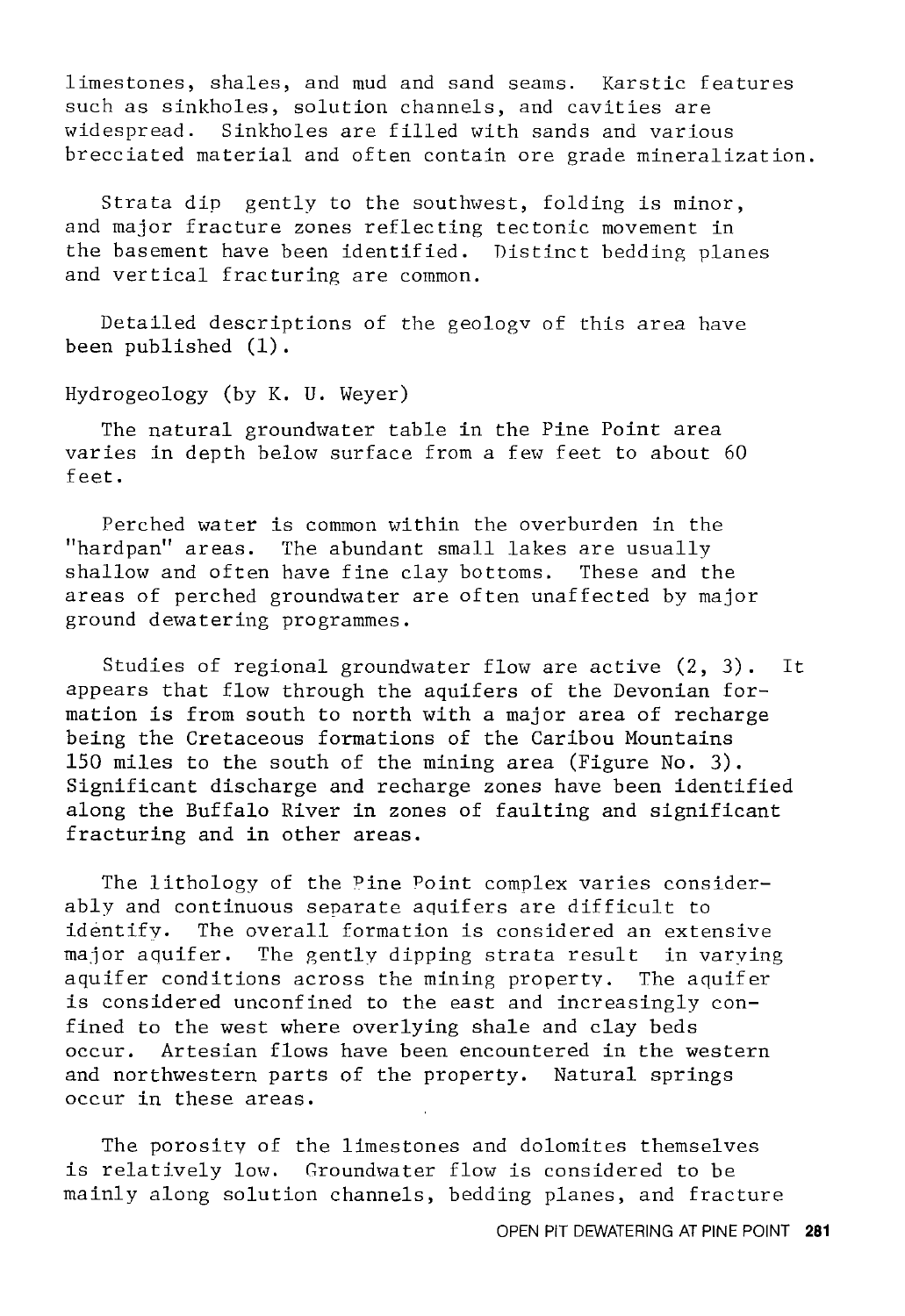zones. Aquifer characteristics determined by pumping tests are described later.

Chemical analyses of natural spring water and of deep well pump discharges have indicated two distinct "types" salty and sulphur water (2, 3). The range of analyses of groundwaters near the open pits is shown in Table No. I. Their differing chemical and isotope characteristics reflect different groundwater flow systems. To the south of the mining property limestones and dolomites are underlain by evaporite beds of salt and gypsum. These are absent in the vicinity of the ore deposits. Natural discharges of salty water and brines containing up to 340 grams per litre T.D.S. and with specific conductivities greater than 80,000 micromhos per centimetre have been found in some areas within the region (2).

| Table No. |  |  |
|-----------|--|--|
|-----------|--|--|

Range of Analyses of Pumped Groundwater (2, 3)

| рH<br>Suspended solids          | $7.0 - 8.0$<br>$0 - 200$ |
|---------------------------------|--------------------------|
| Total dissolved solids (T.D.S.) | $1300 - 4300$            |
| Hardness, as CaCO <sub>3</sub>  | $1000 - 2000$            |
| Dissolved anions                |                          |
| – chloride                      | $20 - 300$               |
| - sulphate                      | $1000 - 1500$            |
| Dissolved cations               |                          |
| - calcium                       | $150 - 500$              |
| - magnesium                     | $75 - 200$               |
| - sodium                        | $20 - 100$               |
| - potassium                     | $2 - 10$                 |
| - copper, iron, lead, zinc      | less than 0.1            |
| Total copper, iron, lead, zinc  | less than 1.0 each       |
| Specific conductivities         |                          |
| - salty water                   | $3000 - 6000$            |
| - sulphur water                 | $1000 - 2000$            |

Note: All values are parts per million, except for specific conductivities, which are in micromhos per centimetre, and for pH.

The temperature of pumped groundwater appears to be consistent through the seasons and varies throughout the mining area from about two to five degrees Celcius.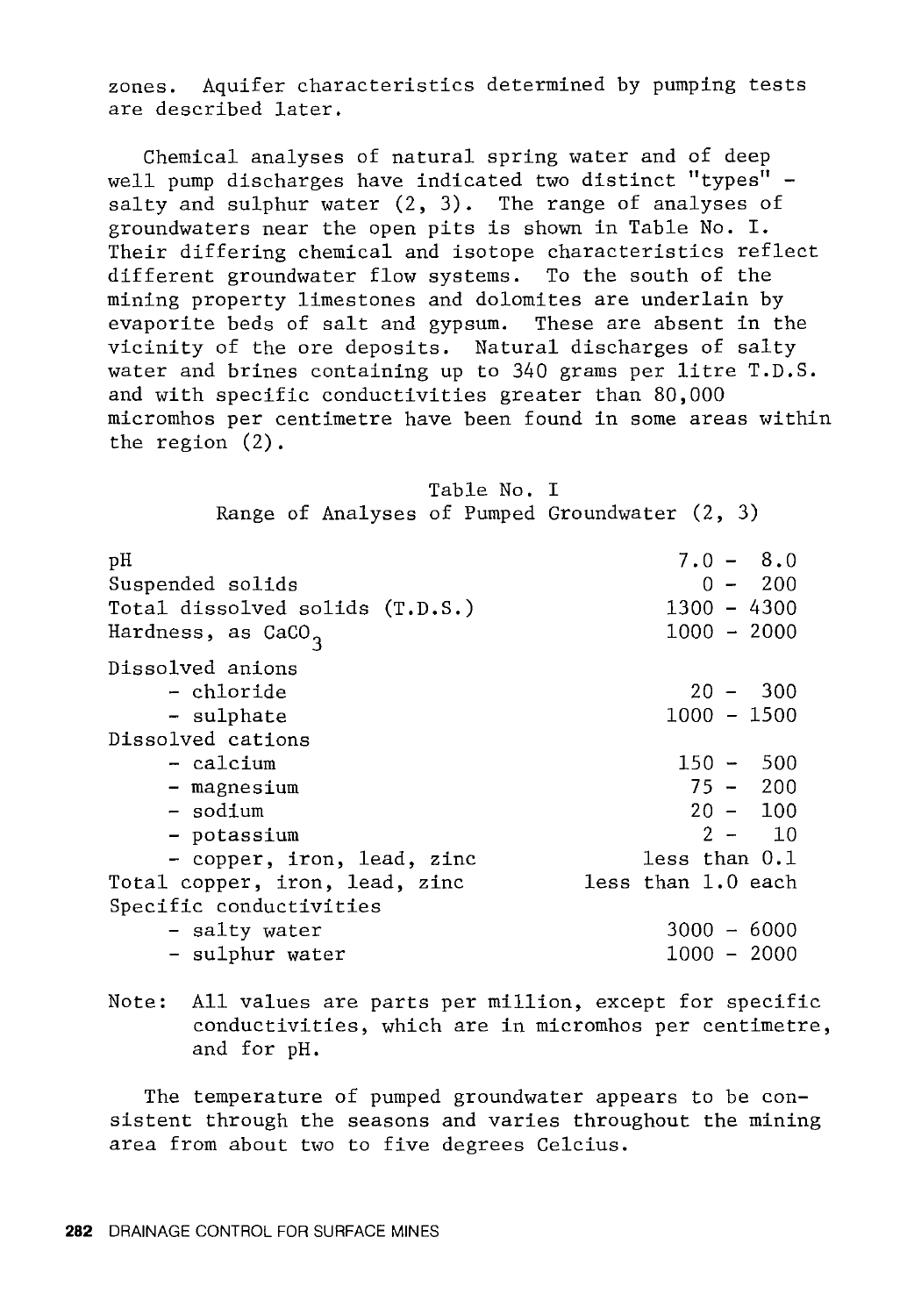#### DEWATERING SYSTEMS

Most of the orebodies occur below the natural groundwater table and within the major aquifer. Without dewatering, mining would be difficult and hazardous in the summer and probably impossible in the winter.

Dewatering, or the localized depression of the groundwater table, is accomplished by pumping with deep well pumps located in wells drilled around the perimeter of each open pit. These pumps operate continuously and develop a cone of drawdown in the groundwater table centred on the pit. Upon completion of mining, the pumps are removed and recovery of the water table occurs. The rate of drawdown and of recovery depends on several factors, including the pumping rate, the ultimate drawdown depth, the local hydrogeological conditions, and the proximity of other dewatering operations.

Observation of surface drainage systems such as lakes and creeks and of localized areas of perched water within the overburden indicates that drawdown has very little effect on these. This water results from natural precipitation. Small lakes immediately adjacent to pits having active deep well dewatering systems often show no significant change in water levels during the dewatering programme. Surface run-off and drainage systems are diverted from active pit areas and this water is usually collected in the pit perimeter ditches which serve the well discharges.

With the area being semi-arid, the accumulation of surface precipitation within open pits does not produce significant operating problems and special facilities are not required to handle these small quantities of water. Water formed during the spring thaw and resulting from infrequent light summer rain showers usually percolates though the pit floor to the depressed water table.

In-pit sump pump operations are sometimes used during final pit mining when the depressed water table is reached and economic considerations, or production schedules, preclude the drilling of additional wells.

# Development

Perimeter dewatering systems were initiated on the advice of Legette, Brashears and Graham of New York in the late 1960's (4). Papers on the development of open pit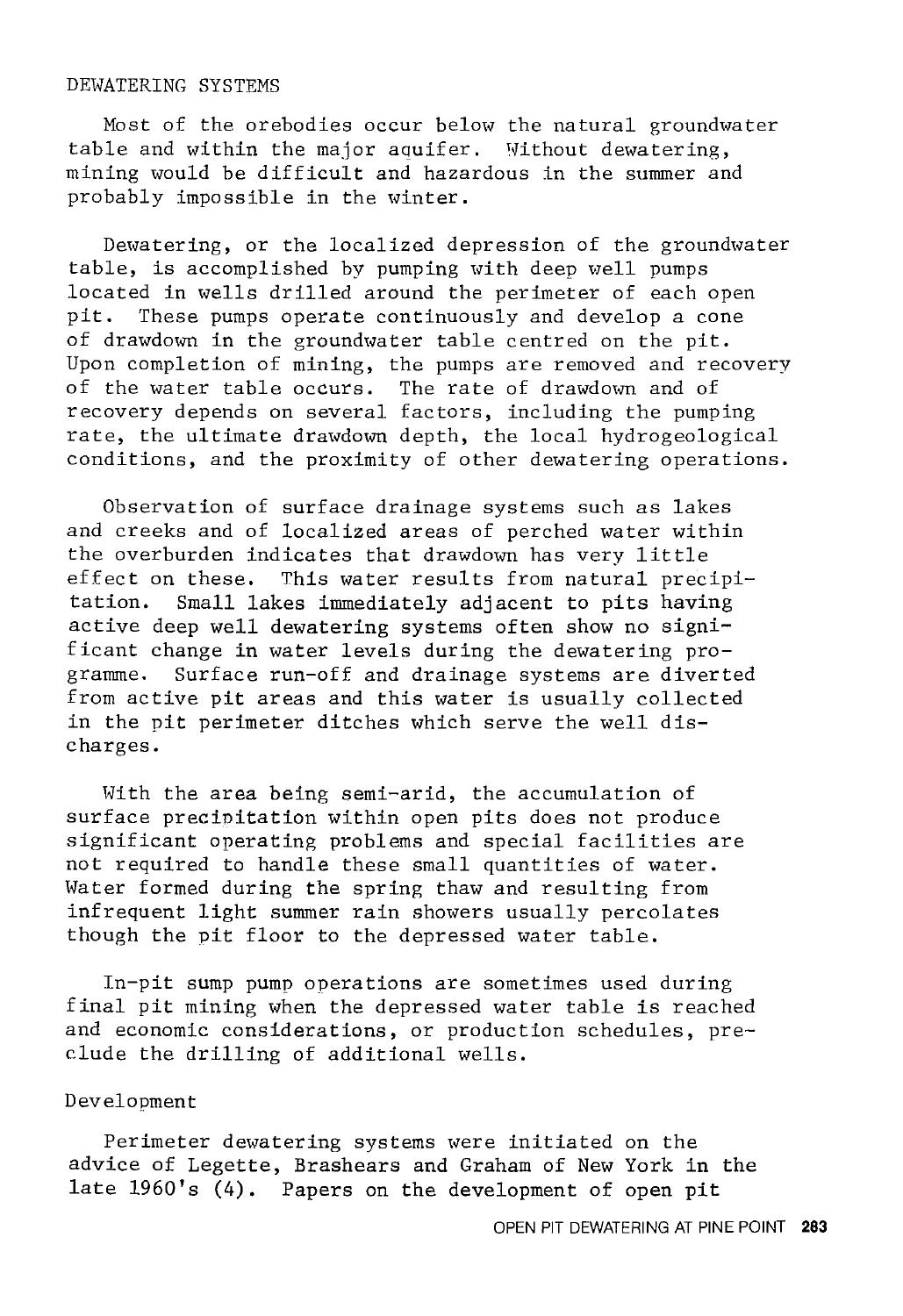dewatering at Pine Point have been written by Calver and Farnsworth, and by Vogwill (5, 6).

Perimeter deep well dewatering systems have been successfully used for pits within the unconfined aquifer. Future mining developments will be within the confined aquifer on the western part of the property and underground below the natural water table. These will require modification of aquifer investigation methods and of dewatering system design and implementation.

#### Design

Aquifer characteristics in the areas of planned open pit mining are determined by performing pumping tests.

Procedures have been previously described by Brashears and Slayback, Calver and Farnsworth, and Vogwill (5, 6, 7). Basically, controlled pumping is performed in a test well and resulting changes in elevation of the groundwater table monitored during drawdown until a storage depletion trend is attained and during recovery after cessation of pumping. The total cost of performing a 14 day pumping test is approximately \$15,000 (Can.), excluding well drilling costs.

Data are analyzed using the straight-line method of Cooper and Jacob (8) and the distance-drawdown method of Thiem (9). Use of these techniques assumes that the aquifer conforms to certain basic hydraulic and geological properties. Many of the pit dewatering programmes have been in areas of unconfined aquifer conditions and designs based on test results have resulted in satisfactory dewatering performance. Analysis of pumping test data from areas of partially and fully confined aquifers is modified to take into account leaky artesian conditions. Field data are matched to a type curve and values for well functions and leakage factors obtained (6).

The purpose of the analyses is to obtain local values for the transmissivity and storage coefficient of the aquifer. From these, water table drawdown can be determined for various rates of deep well pumping. Total drawdown and rate of drawdown are matched against the mining production schedule for the pit.

The number of wells required to perform the dewater'ing programme is calculated, considering the following factors: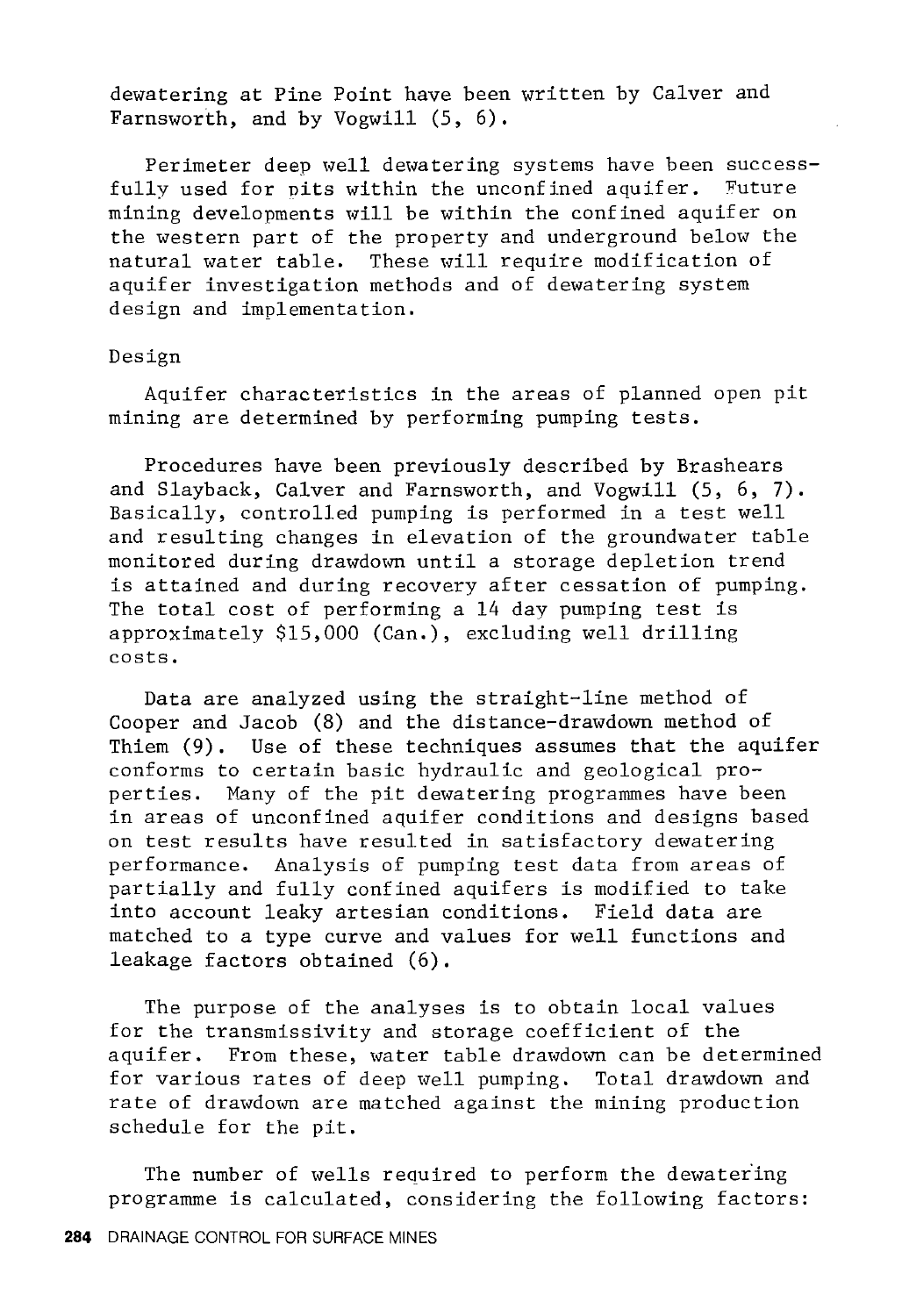- 1. average well yield, related to
	- (a) initial test well drilling and pumping test experience, and
	- (b) practical and economic considerations of maintaining an inventory of pumps of various capacities;
- 2. loss of 10 percent of the wells because of ground collapse; and
- 3. 80 percent effective pumping rate because of interruptions from power failures, pump failures, and general maintenance requirements.

Factors 2 and 3 result from experience gained during the dewatering of eleven pits since 1968.

Aquifer characteristics obtained from pumping tests performed to date are shown in Table II.

# Table No. II

Aquifer Characteristics in Open Pit Areas as Determined by Pumping Tests

| Pit      | Transmissivity<br>$(U.S. \text{ gpd/ft})$ | Storage<br>Coefficient |
|----------|-------------------------------------------|------------------------|
| $J - 44$ | 60,000                                    | 0.025                  |
| $N - 42$ | 54,000                                    | 0.016                  |
| $0 - 42$ | 72,000                                    | 0.035                  |
| $M - 40$ | 50,000                                    | 0.016                  |
| $X-15$   | 35,000                                    | 0.006                  |
| $W-17$   | 69,000                                    | 0.050                  |
| $T - 58$ | 77,000                                    | 0.001                  |
| $R-61$   | 37,000                                    | 0.001                  |
| $K-57$   | 50,000                                    | 0.001                  |
| $K-62$   | 68,000                                    | 0.050                  |
| $J - 69$ | 70,000                                    | 0.050                  |
| $A - 70$ | 68,000                                    | 0.002                  |

Note: U.S.  $gpd/ft = U.S.$  gallons per day per foot

After the number of wells has been determined, well locations relative to the final pit rim are chosen. Factors considered during well siting include:

1. location of sinkholes. Collapse material within these usually consists of boulders and rock fragments within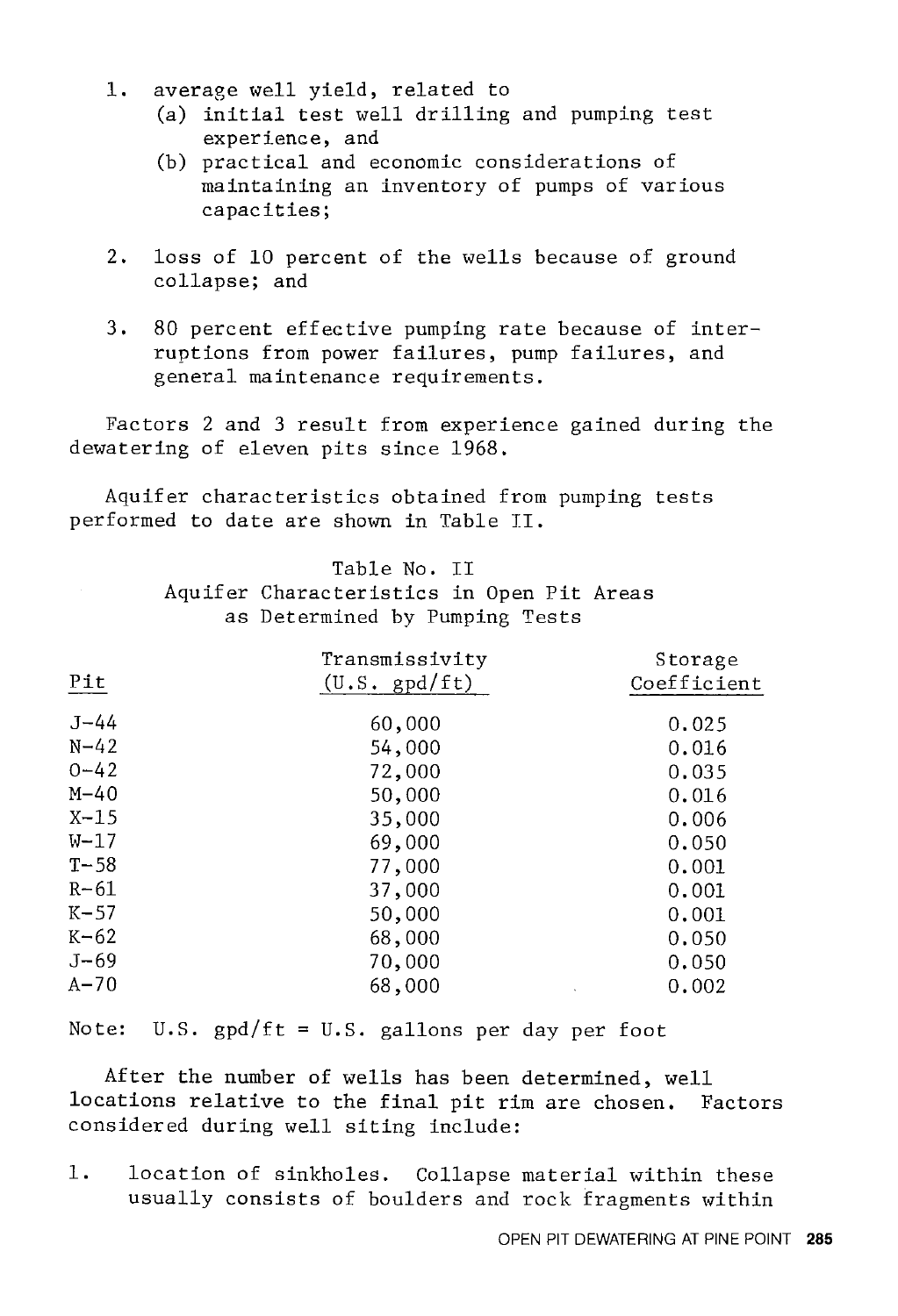a matrix of sand, gravel, and clay. To maintain well holes in this material, casing and well screen would be required. The cost of such well construction compared with non-cased holes in relatively competent limestone and dolomite, and the relatively low yield of wells in such material, precludes siting them within sinkholes.

- 2. existence of patterns of anisotropy within the regional aquifer characteristics. These are often indicated during the pumping tests; two lines of observation holes, usually perpendicular to each other, are used during the test. Directions of preferential groundwater flow are also often indicated during investigation of the geological environment. Lineation of fracture patterns, fault zones, and facies types indicate such directions. Well holes are sited within zones that will provide maximum yield.
- 3. possibility of drawdown interference between adjacent wells. The extent and shape of the drawdown cone for any well varies according to the local aquifer properties and, of course, the duration and rate of pumping. Experience at Pine Point has indicated that a minimum spacing of 300 feet between well holes is effective in producing drawdown over the lateral extent of most pits without producing significant interference between wells. A few widely spaced wells seldom produce the required drawdown unless the water table has already been significantly lowered by pumping at an adjacent pit.
- 4. the design location of the final pit rim and the perimeter drainage ditch. Location of the latter depends on local surface topography. In most areas this is relatively flat and, together with the frequent occurrence of swamps and small lakes, makes ditch layout very critical. Flow rates must be such to ensure that discharged water does not freeze during the long, cold winters. Well holes are located at least 185 feet from the pit rim and sufficiently close to the drainage ditch that discharge pipe lengths are not excessive. The 185 feet accommodates a pump service road 25 feet wide, an allowance for minor pit design changes, and for possible slumping of the overburden. Typical arrangements are shown in Figures No. 5 and No. 6.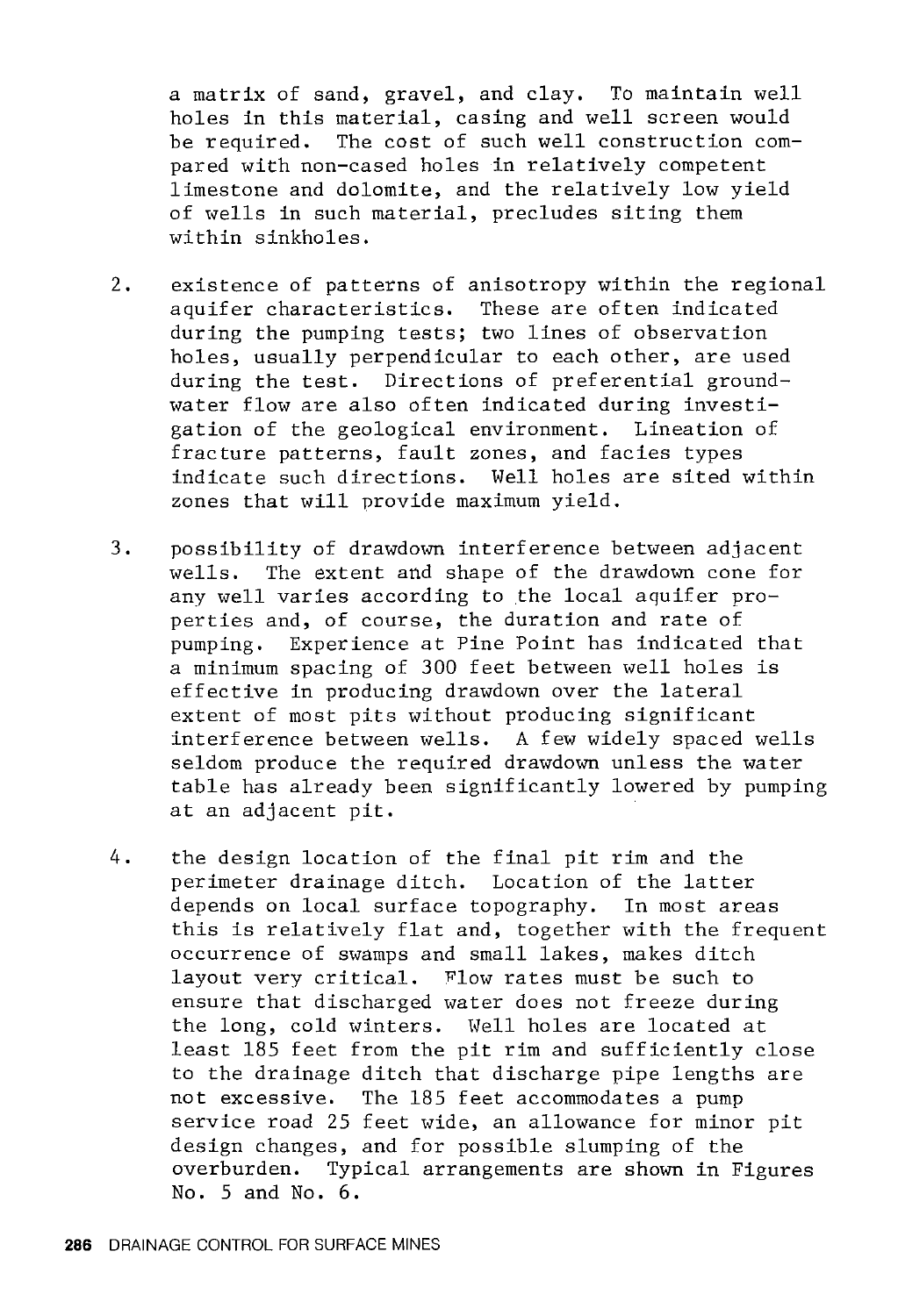

Figure No. 5 Typical Well and Ditch Arrangement



Figure No. 6 Section of Typical Pit Rim Arrangement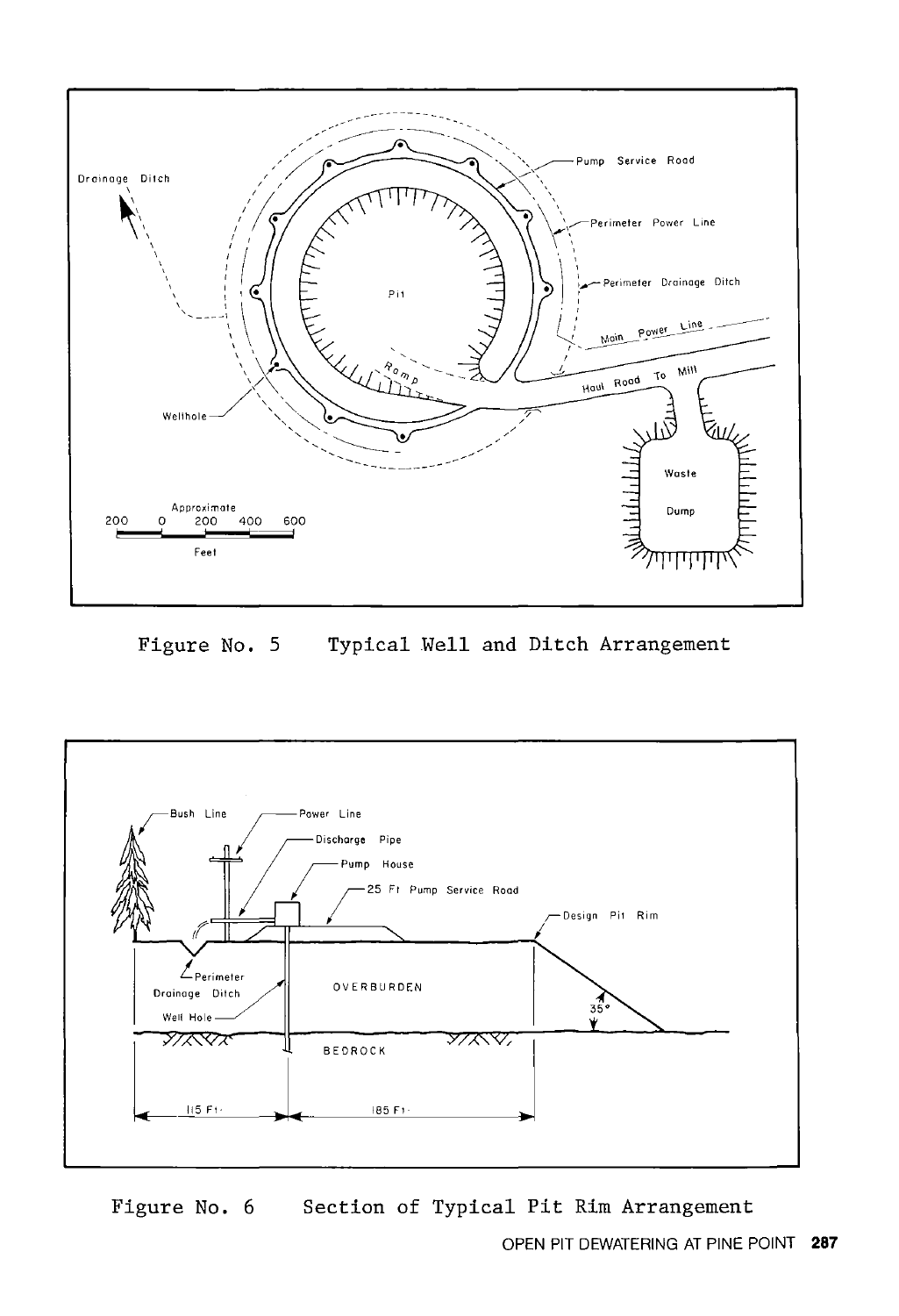5. the total pit perimeter length. On small, deep pits it has been necessary to drill a double ring of wells on surface and, in some cases, to supplement these during pit mining with wells drilled on the outer edge of the in-pit ramp.

Well depths are usually between 400 and 500 feet, depending on the ultimate pit depth. Experience has shown that drilling to 200 feet below the pit bottom elevation results in sufficient penetration of the aquifer to give well yields compatible with pumps sized to fit the wells and to achieve the desired drawdown at the pit centre.

Well Drilling

Well drilling is contracted and, to minimize the effect of mobilization costs, sufficient drilling is performed in a single annual programme to satisfy the next year's pit development and mining. Since 1968 annual well drilling footage has averaged 8,000 feet.

Initially, wells were drilled 12 1/4 inches in diameter. Pumps were in the size range of 40 to 100 horsepower. Problems with crooked wells and the need to use larger pumps led to larger wells. All wells are now drilled 14 3/4 inches in diameter. This size is believed to be the optimum after considering typical well yield, relative drilling costs, and hole stability. Dependence on a few large diameter wells is avoided.

The development of drilling methods has been described by Vogwill (6). Current practice is to drill a 14 3/4 inch hole through the overburden, which averages 50 feet in thickness, and 20 feet into the bedrock. This hole is then reamed to 17 inches in diameter and 16 inch steel casing installed. The hole is then drilled to its final depth, using a 14 3/4 inch tricone bit. No casing or well screen is installed.

The hole is drilled to about 150 feet, well into the water table, using up to 300 U.S. gallons per minute of water. Drilling mud is used only through the overburden and only when this is composed of unconsolidated material that would otherwise collapse. Beyond about 150 feet, air is introduced at up to 1,200 cubic feet per minute at 250 pounds per square inch. Water from the circulating pump is reduced according to the quantity of water made naturally within the hole. Drilling foam (soap) is injected when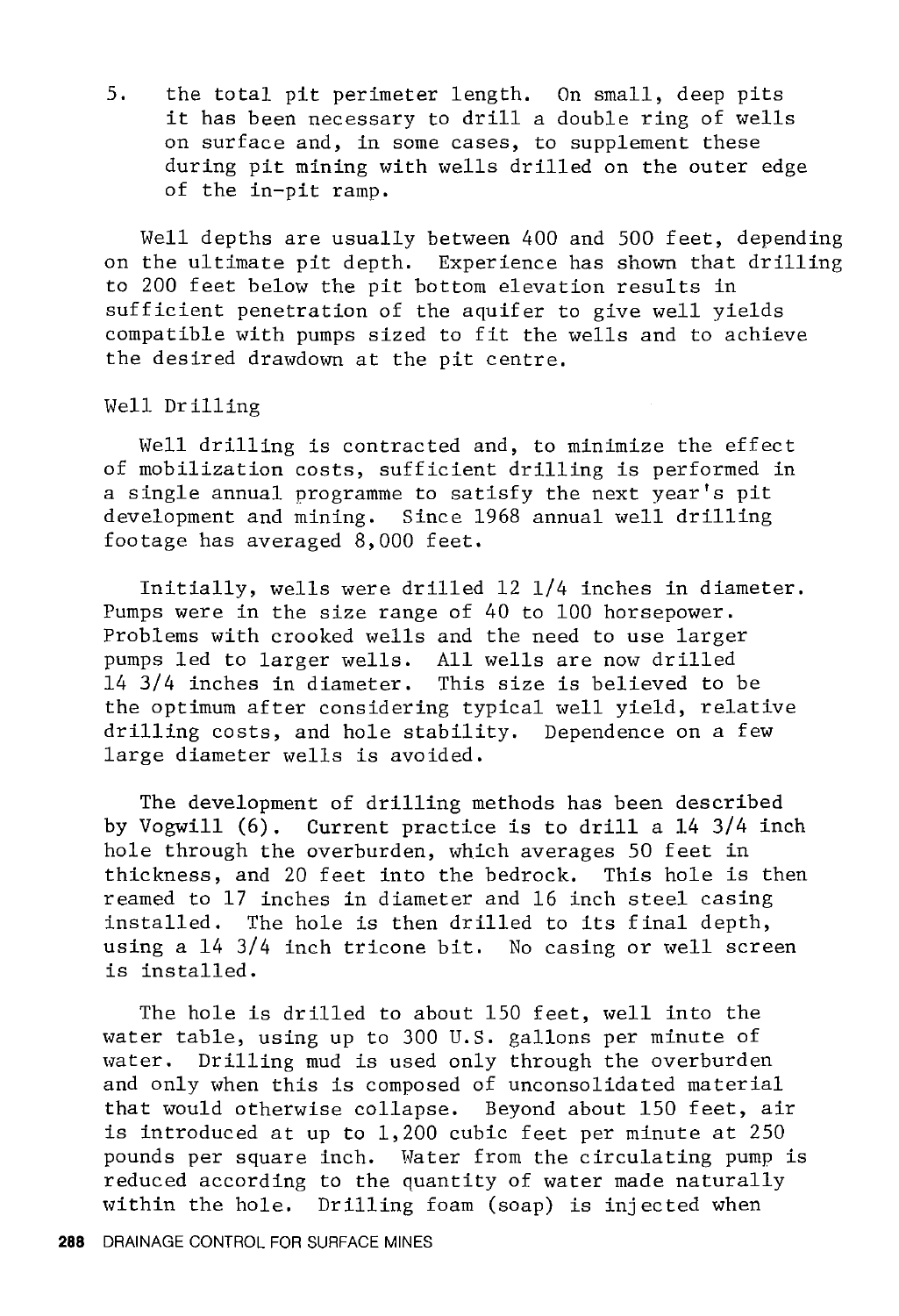necessary to assist in cuttings removal.

On completion of drilling, the hole is flushed until clear water is produced, usually after one to two hours. Secondary development of wells was attempted early in the dewatering<br>programme but is no longer considered necessary. The programme but is no longer considered necessary. dolomites and limestones are well fractured and vuggy.

The rig used successfully for the past eight years has been an Ideco H-25 with a dual stage 70-95 foot Cardwell telescoping derrick. Collaring on bedrock is slow because of the lack of pulldown. Every attempt is made to drill vertical holes and contracts have been let on an hourly rather than footage rate. Close technical control is supplied by Cominco personnel. The drill string configuration used to ensure straight holes includes a 9 inch diameter drill sub, shock sub, and rib collar between the bit and the 6 inch drill pipe. The shock sub and rib collar, with 11 1/2 inch ribs, are each 10 feet long.

Average drill performance for a 500 foot hole with 60 feet of casing and a move of 300 feet between set-ups is:

| Move, rig up, and tear down       | 8 hours          |
|-----------------------------------|------------------|
| Install casing, including welding | 2 hours          |
| Drill                             | 14 feet per hour |
| Blow out hole                     | 2 hours          |

1978 drilling costs were \$26 (Can.) per foot. Including site preparation and rig mobilization from central Alberta, the overall cost was \$35 per foot for a 12 hole, 6,000 foot programme.

# Pump Roads and Pads

For access for well drilling and for the installation and maintenance of pumping equipment, a 25 foot wide road is built to each well site. This, and an approximately 100 foot square pad at the well site, is constructed from nearby gravel sources or, in their absence, from waste rock from the nearest pit or waste dump. Three to four feet of material is usually required to construct a service road across the often wet and soft ground surface.

This work is performed by mine production crews, or by a local contractor when development areas are distant from active mining areas.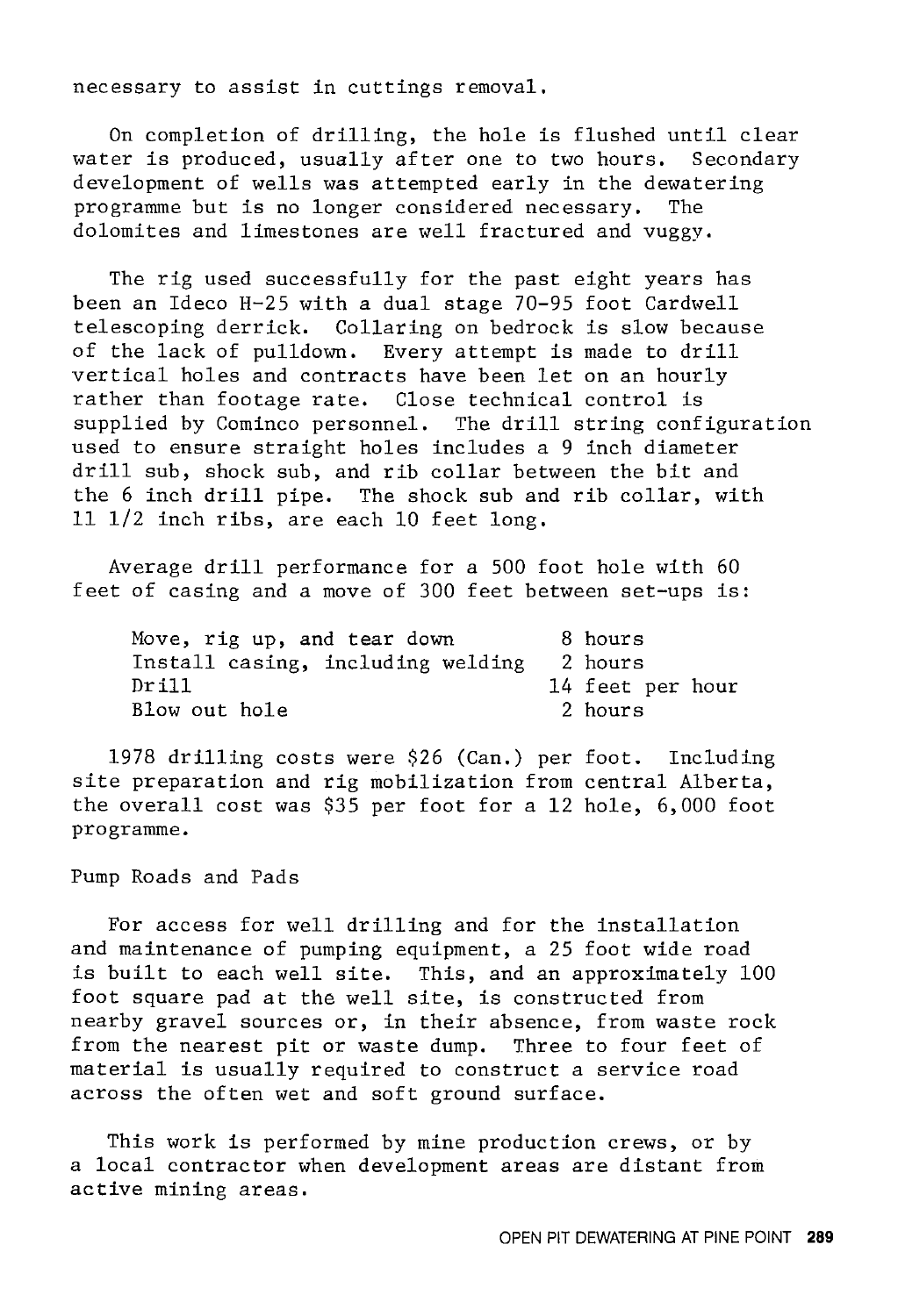Pumps

Several different types of submersible and lineshaft pumps have been used. Consideration of purchase, installation and operating costs over the past 12 years has resulted in the selection of the two types now in use. Details of these are summarized below:

1. Lineshaft pumps--

Peerless Pump Division of F.M.C. Corporation, 7-stage, 12HXB bowl assembly pump with a 125 horsepower Westinghouse vertical hollow shaft motor, 3/60/575, 1, 800 revolutions per minute with a non-reverse ratchet. Oil lubricated lineshaft complete with inner column. Also, similar pumps with 150 and 200 horsepower motors.

2. Submersible pumps--

TRW Pleuger Canada Ltd., Pl04 2-stage pump with Pleuger 100 horsepower, 3/60/575, 3,450 revolutions per minute, water filled wet stator submersible motor. Also, similar 3-stage pumps with 130 and 150 horsepower motors.

It has been found that to best suit location conditions where the majority of wells yield 800 to 1,200 U.S. gallons per minute and the total dynamic head averages 250 feet, pumps in the range of 100 to 150 horsepower are required. A few wells are drilled within open pits and water is discharged through lengthy 8 inch lines. For these, several 200 horsepower Peerless lineshaft pumps are maintained.

In the past, sump pump arrangements for final bench mining have involved installing a well pump in a pump stand fabricated on the property from 16 inch well casing. Discharge to surface was through an 8 inch steel line installed along the edge of the driving ramp and, where possible, up and over the completed benches to the pit rim. Recent practice has been to use sump pumps manufactured by Flygt Ltd. with a flexible rubber discharge line about 200 feet long, connected to a steel line. These pumps can be readily moved within the pit as operating conditions dictate and do not require to be set vertically within a pump stand. For shallow pits, the flexible line can be quickly lowered over the pit rim. This is both faster and safer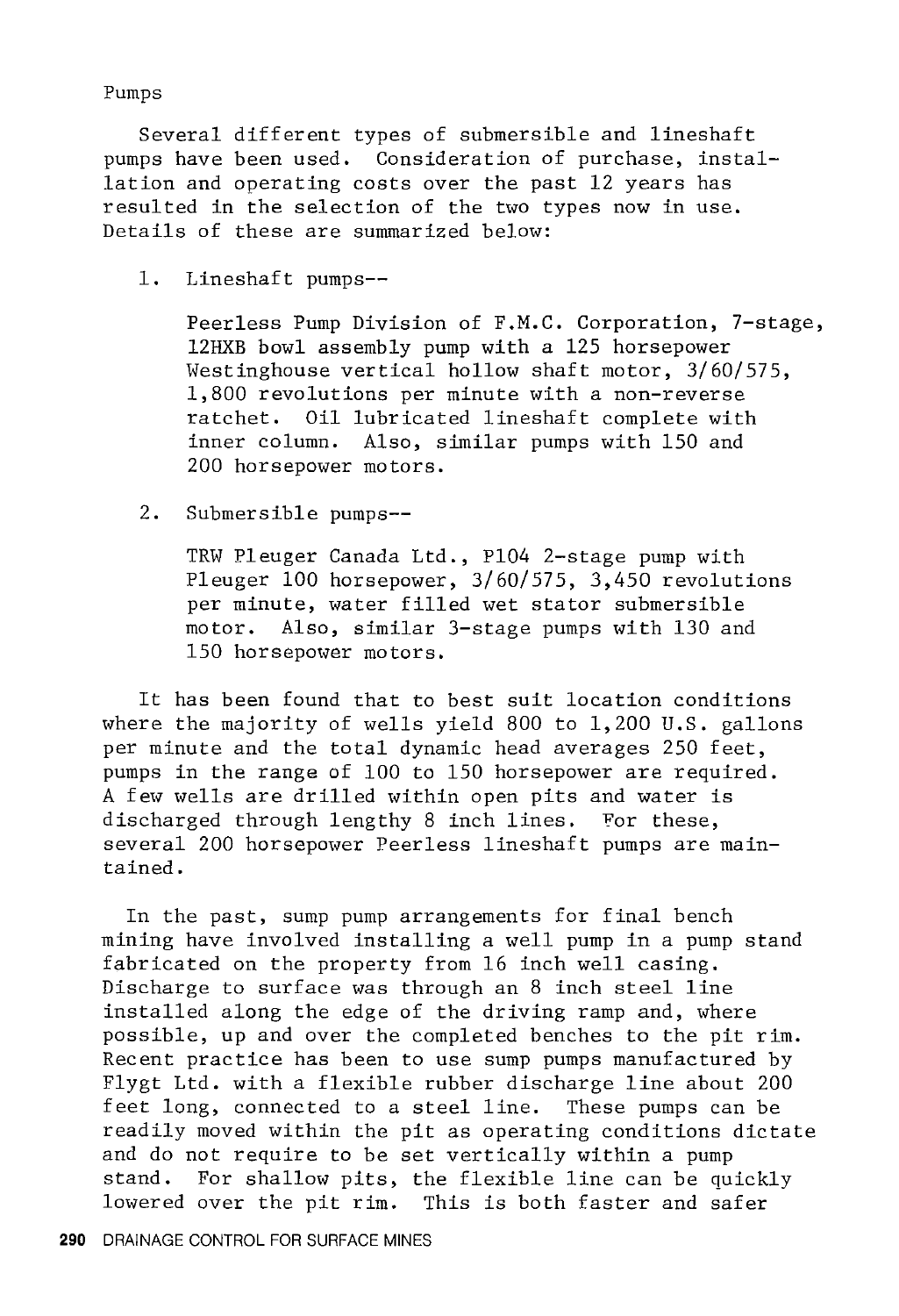than the previous practice of installing steel pipe lines. Performance characteristics required for sump pumps are usually low volume and high head.

Pump Installation and Maintenance

In recent years, an average of 50 to 60 wells have been operating at five or six separate open pits. Between 10 to 20 new installations and 20 to 30 removals for pump or riser pipe maintenance are necessary per year.

This work is performed under the supervision of one mine shift boss by the following crew:

|  | - one mobile crane operator              |  |
|--|------------------------------------------|--|
|  | - two pump installation men              |  |
|  | - two supply and general labour men      |  |
|  | - one maintenance and general labour man |  |
|  |                                          |  |

The repair and replacement of pump parts is performed within the mine machine shop and requires the full time services of one repairman. One electrician is employed full time for installation and routine maintenance. This does not include the installation of power lines and transformers or major repair work such as rewinding motors.

For a new pump installation, the pump, 8 inch riser pipe for submersibles, or inner and outer pipe column and shafting for lineshaft pumps, motor or. switchgear shack, and surface discharge pipe are delivered from the millsite storage yard to the wellhead by the two supply men. For this they use a 5-ton flatbed truck equipped with a hydraulic lifting<br>boom. The crane operator and two installation men assem The crane operator and two installation men assemble and install the well pump and pipe. The 8 inch riser pipe and the outer column for lineshaft installations are supplied in 20 foot lengths of standard schedule 40 pipe with threaded couplings.

Average installation time for the three man crew for a pump set at 400 feet is six hours for a submersible and 18 hours for a lineshaft pump. An extra man is usually required when installing the latter type.

A daily pump check, involving the operating condition of every well pump and the lubricating reservoir for lineshaft pumps, is performed by the maintenance and general repair man. This usually takes about five hours per day. Polar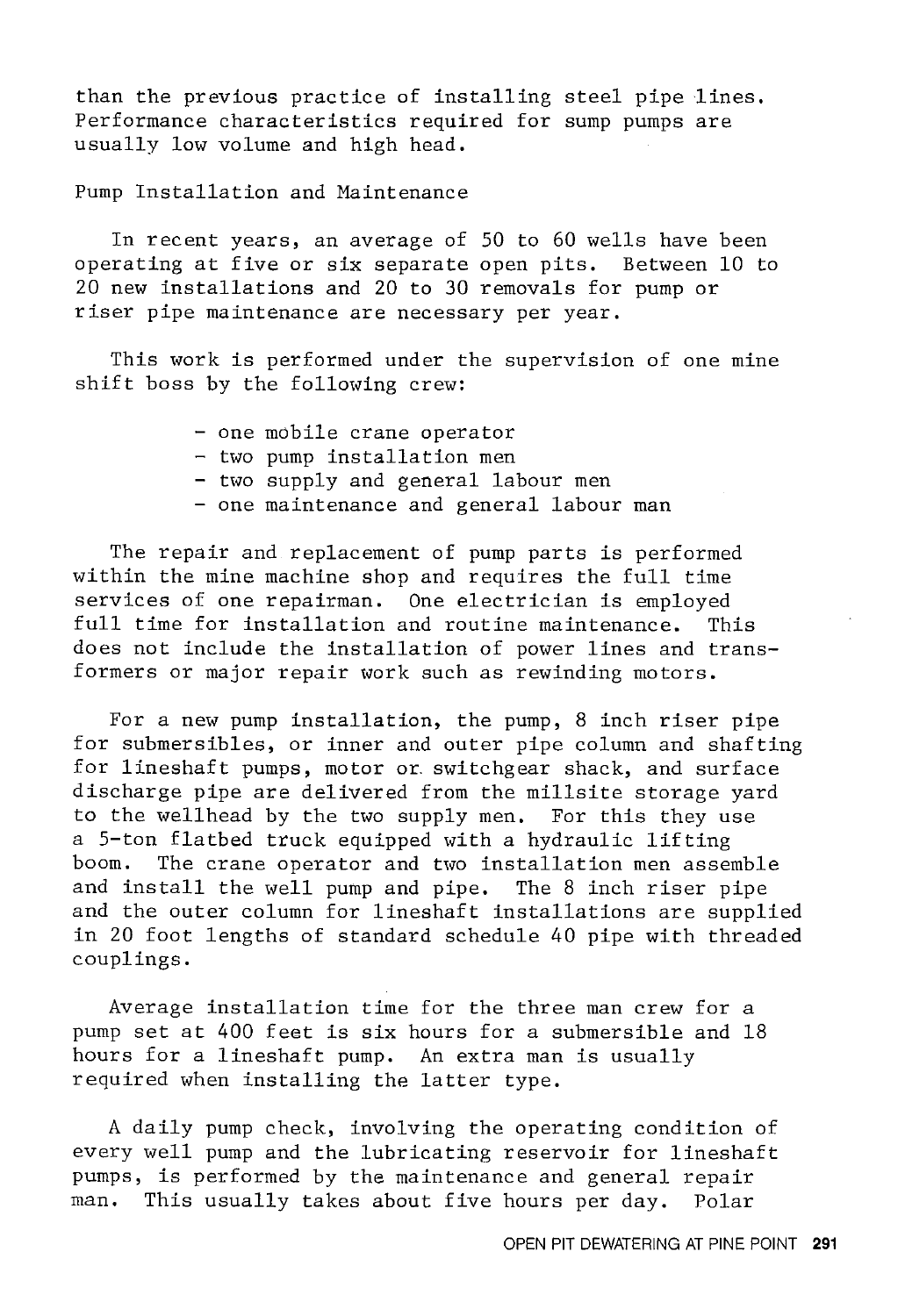35 oil (Imperial Oil Limited) is used for lineshaft lubri-For the remainder of the eight hour shift, this man performs routine maintenance and cleaning of recovered pipe and shafting.

The pump crew work a 5-day, Monday to Friday, steady day shift schedule. On afternoon and night shifts and on weekends, the operating status of each pump is checked visually by the mine production shift boss. A system of operating status coloured lights, described later, is mounted at each wellhead. Electrical problems are reported<br>to the shift electrician for immediate attention. Other to the shift electrician for immediate attention. problems are noted in the shift log book and in the event of major problems in critical operating areas, the pump crew and shift boss are called out on overtime. These occur infrequently.

The shift boss is also responsible for checking the condition of drainage ditches and culverts. This is especially important during the period of high surface run-off in the spring.

It has been found that the Peerless lineshaft pumps can operate continuously for about three years. Replacement of bowl assemblies and bearings can extend their useful life by one to two years. The most frequent maintenance required involves the replacement of the inner or outer column, or of the shafting. This can be caused by wear from shaft misalignment or from sand in the discharged water or by corrosion from the water. The frequency of such maintenance varies considerably from six months to two years. Vertical mounted motors are very dependable and serve several successive pump installations.

Pleuger submersible pumps have been used for the past three years. The need for pump maintenance has been insignificant to date. As with lineshaft pumps, the frequency of replacement of riser pipe through wear or corrosion varies considerably. Electrical problems with the pump motor or the jacketted cable have been few. Electrical repairs to the submersible motor require return to the Canadian assembly plant.

Occasionally, corrosion of the riser pipe causes a pump to be dropped to the well bottom. Use of a fishing tool, designed and fabricated on the property, has been very successful in recovering these pumps.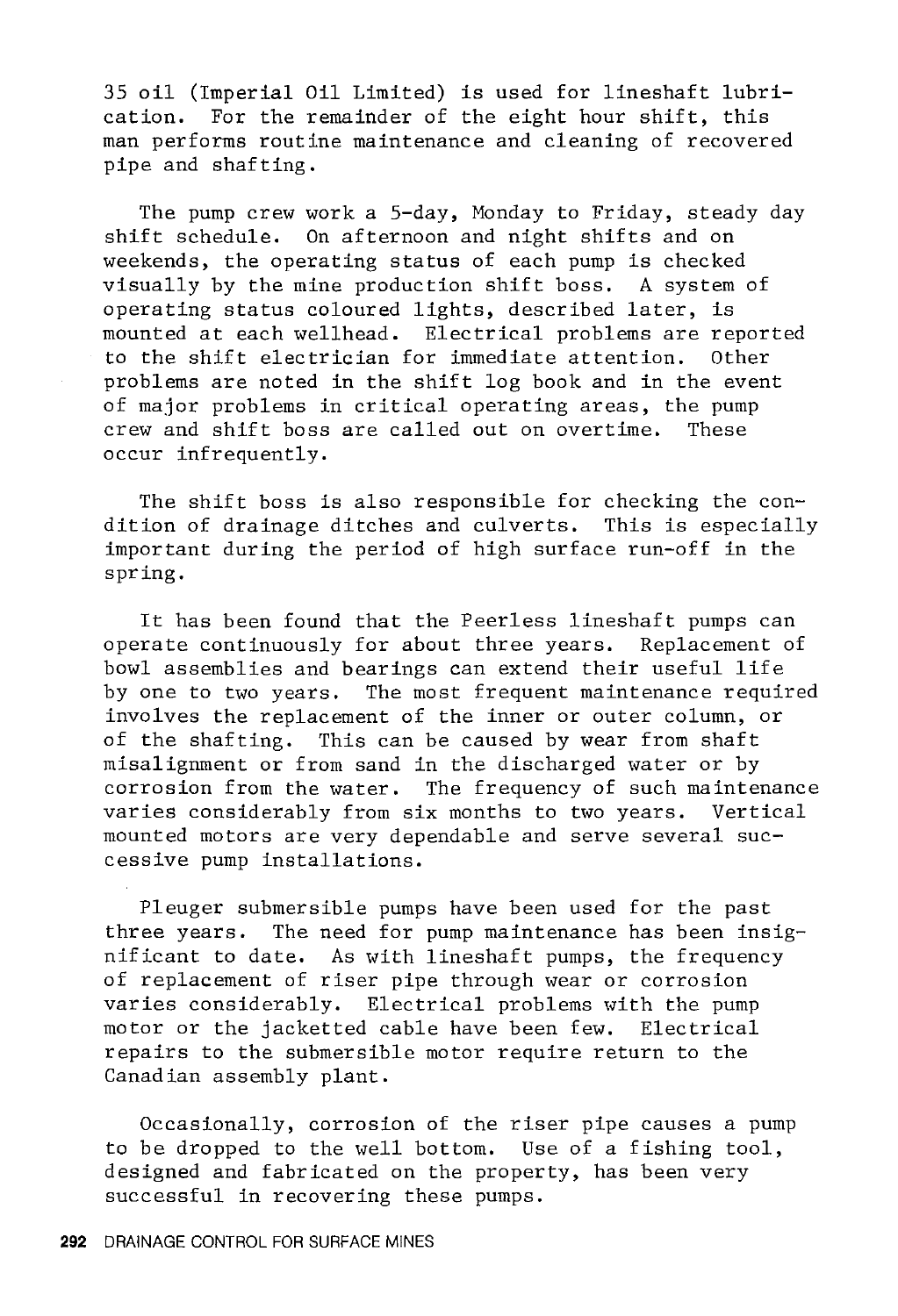# Power Supply

Power is supplied to each pit at 12,500 volts. At appropriate locations around the pit perimeter, 450 KVA transformers are located. Each transformer supplies power at 550 volts to four well installations via jacketted ground cable.

For lineshaft installations, the wellhead is covered by a pump shack formed from 10 foot diameter multi-plate culvert. The shack is fitted with a removable metal roof with an access hatch to allow servicing of the well installations by crane. It houses the motor and electrical switchgear. Motor generated heat keeps the area sufficiently warm and frost-free in the winter and simply leaving the door and roof hatch open in the summer keeps it cool enough to prevent switchgear malfunction because of rising ambient temperatures.

For submersible installations, the switchgear is housed in a small wooden enclosure adjacent to the wellhead.

A coloured light system is mounted on each pump shack or switchgear enclosure. Each light indicates the status of the pump: red - operating, orange - timing device activated, green - not operating and attention required, no light inactive. This system enables a quick, visual check to be made at any time from the top of the open pit access ramp by production personnel.

All switchgear, in addition to standard motor control relays, is equipped with automatic, timed, restart relays. These operate following power outages and are timed to minimize peak start-up loads and to allow the complete draining of discharge pipes and riser pipes to occur before motors are restarted. Check valves are not installed in the riser pipes and surface discharge pipes are installed for gravity drainage to ensure that all pipes drain when the pumps stop. This is necessary to prevent freezing of lines during winter. Switchgear for pumps at each pit is usually timed for delayed automatic restarting at two minute intervals.

# Drainage Ditches

Drainage ditches serving individual well discharges are excavated around the perimeter of each pit. These lead to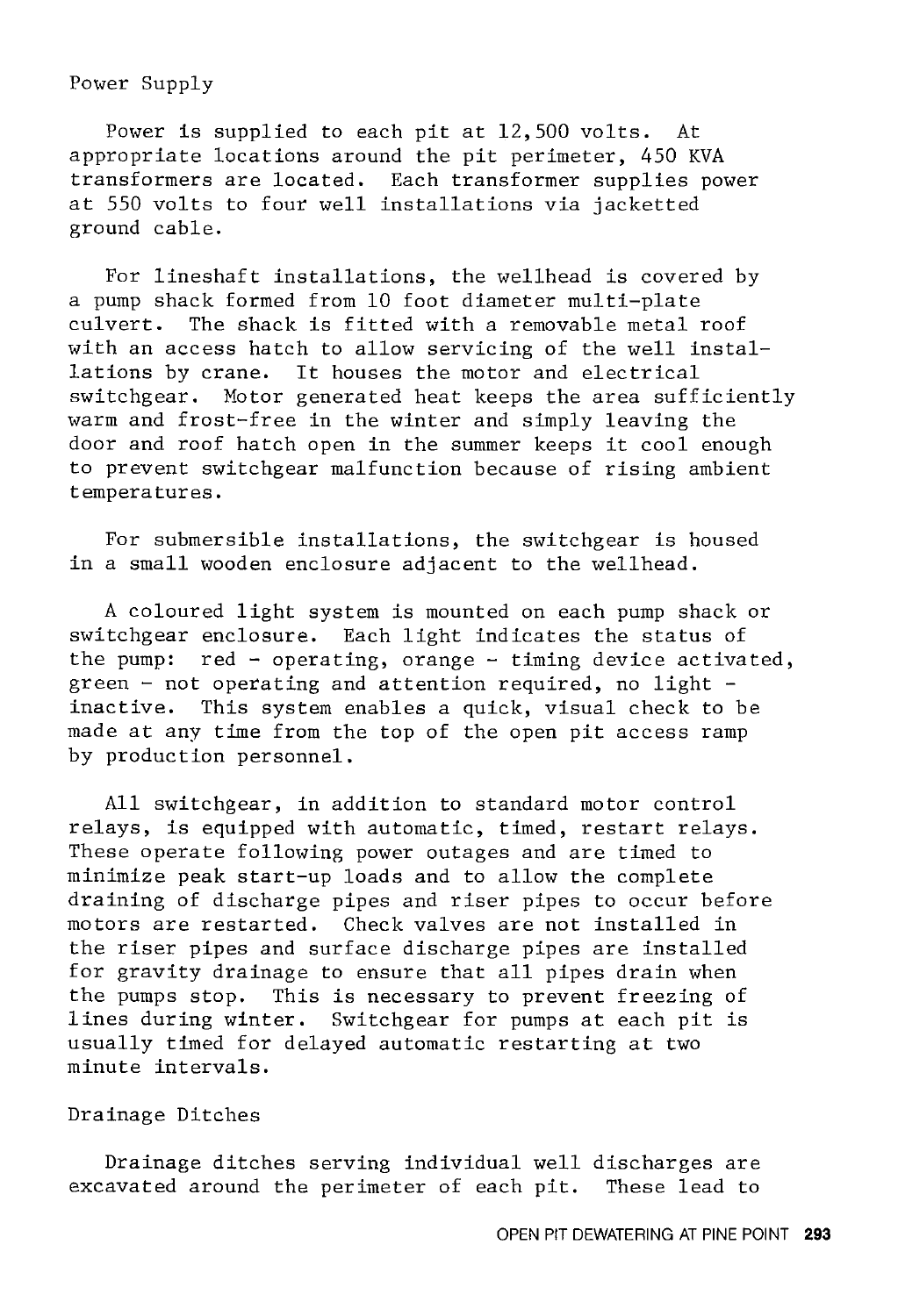main surface drainage ditches that direct the water to the nearest natural surface drainage system (Figure No. 6).

Currently, about 25,000 feet of perimeter ditch, discharging into 100,000 feet of main surface drainage ditch, is in use. These ditches service five operating pits. Between 10,000 and 20,000 feet of new ditch is excavated each year. This work is seasonal and is performed by a local contractor.

Ditch size is designed to accommodate the anticipated maximum flow from the area served and varies from four feet wide and four feet deep to eight feet wide and five feet deep. The surface topography generally has a gentle grade sloping to the north towards Great Slave Lake and major cuts are seldom required. Through experience it has been found that a ditch grade of 0.3 percent or greater and a surface flow rate of not less than 2 1/2 feet per second is sufficient to prevent freezing during the long winters.

Ditches are usually excavated in the muskeg and overburden by a three cubic yard capacity backhoe mounted on wide pad tracks. In soft, swampy areas a backhoe mounted on a low ground pressure, all terrain vehicle is used. Recent excavation costs have ranged from \$1.50 to \$2.00 (Can.) per cubic yard.

Recharge and return flow to the karstic limestone from drainage ditches is not usually a problem. Precipitation of carbonate and sulphate minerals from the water appears to seal the ditches (2). Clay and fine material from the overburden and muskeg also tends to restrict seepage. Occasional gravel zones within the overburden are by-passed and to date all gravel ridges encountered have been distant from active mining areas. No lining or artificial sealing of ditches has been practised.

Regular, unlined multi-plate steel culvert is used under mine roads since most ditch systems are only used for pit drainage for three to four years. On completion of mining in each area, ditch and culvert systems are left to help in the general removal of spring surface run-off. They are usually dry during the summer and winter months. Those culverts under the public highway which primarily serve discharge from several pit areas and will have long operating lives have recently been replaced with asphalt lined multiplate culverts. It was found that after 5 or 6 years discharged groundwater had significantly corroded the previous unlined culverts.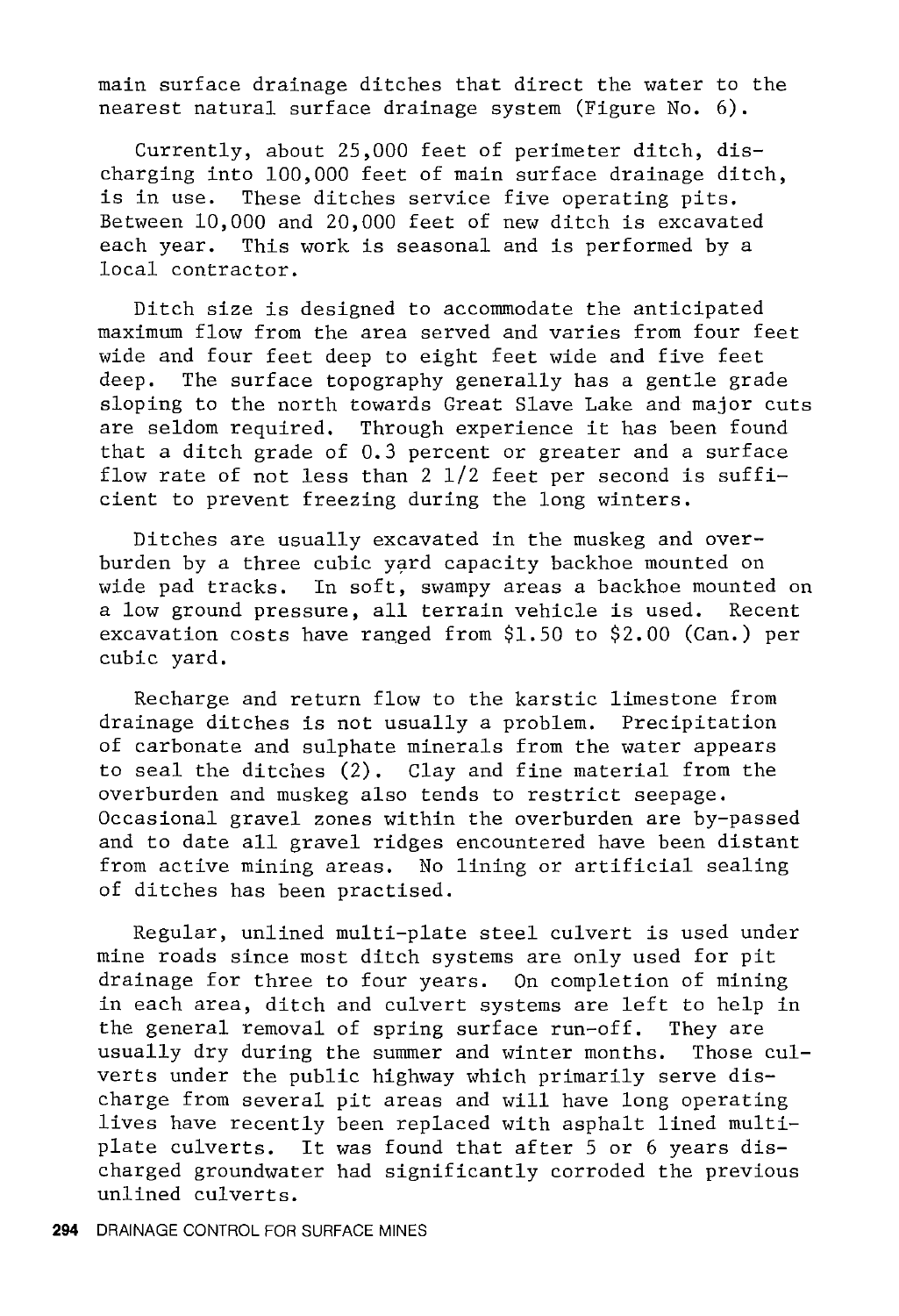Costs

Dewatering costs are a significant portion of the direct open pit mining costs at Pine Point, comprising 16 percent of the total in 1978 (Table No. III). A summary of those dewatering costs is shown in Table No. IV and is typical of recent years.

The scope of the dewatering programme in 1978 is summarized below:

| Average number of pumps operating          | 46     |
|--------------------------------------------|--------|
| Maximum number of pumps operating          | 57     |
| Ratio of submersible to lineshaft pumps    | 1:1    |
| Average pumping rate                       |        |
| (U.S. gallons per minute)                  | 46,300 |
| Average operating horsepower               | 5,280  |
| Well drilling (feet)                       | 6,000  |
| Number of well sites prepared              |        |
| (roads and pads)                           | 12     |
| New drainage ditch excavated (feet)        | 19,500 |
| Existing drainage ditch cleaned (feet)     | 11,000 |
| Number of 100 foot long culverts installed | 3      |
| $Personnel - staff$                        | 3      |
| - pump crew                                | 6      |
| (excluding electricians                    |        |
| and mechanics)                             |        |

In addition to the practical operating reasons for dewa tering before mining, such as the potential problems of increased tire wear and frozen muck piles in winter, the increased costs of drilling and blasting wet rock are important. Blasting costs, per ton broken, when water resistant explosives are used are approximately three times those resulting from using ANFO type explosives for dry blasting. Operating under wet conditions with the aid of sump pumping also decreases overall mining productivity.

#### WATER TABLE AND DEWATERING MONITORING

Water table elevations are measured weekly in active pit dewatering areas and once or twice per year at various sites throughout the mining property.

Fisher M-scopes are used to measure water levels in test holes drilled within active pits by production blasthole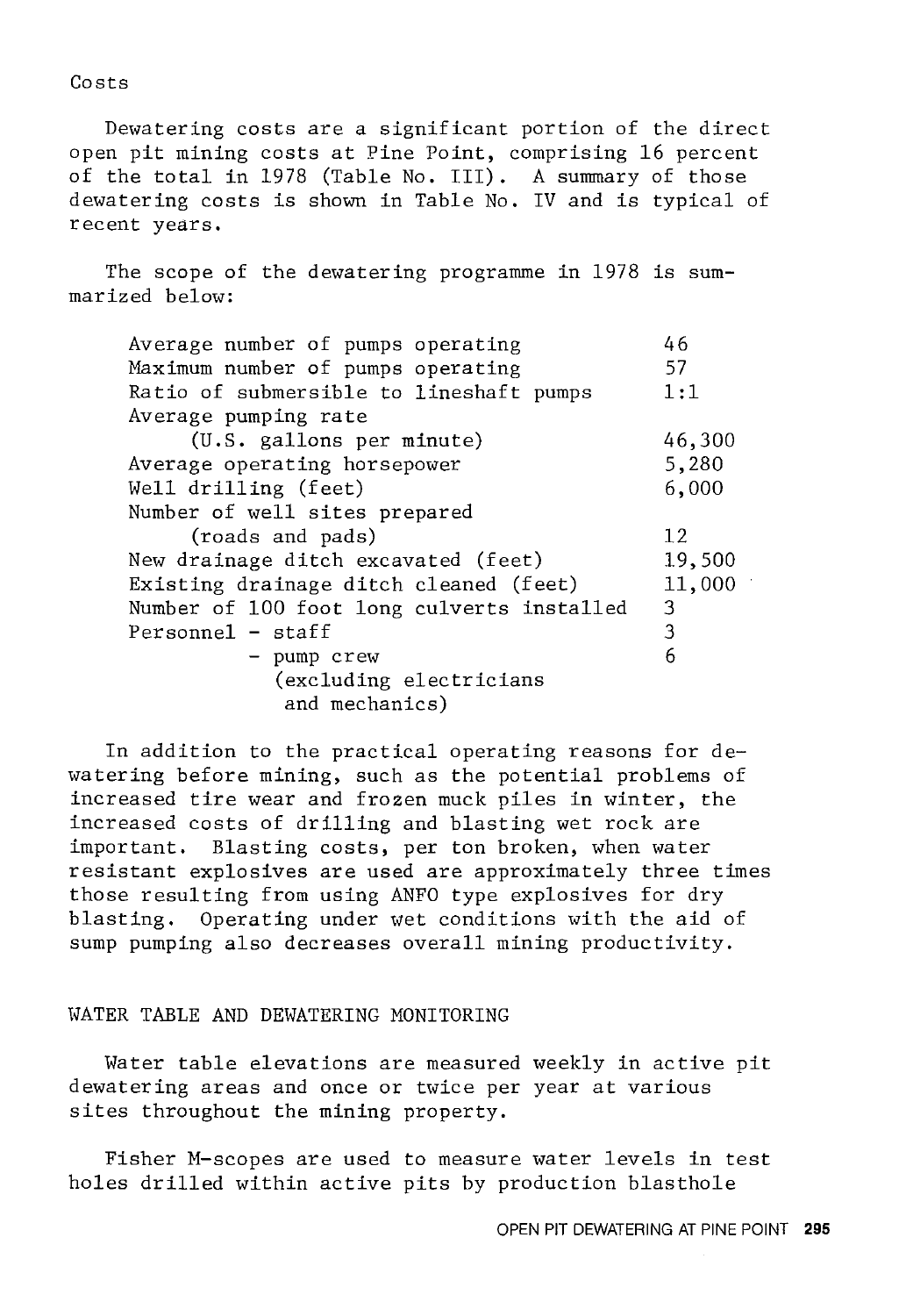# Table No. III Distribution of 1978 Direct Mining Costs

|                                       | Percent |
|---------------------------------------|---------|
| Drilling and blasting                 | 10      |
| Loading, hauling and dozing           | 54      |
| Haulroad maintenance and construction | -5      |
| Dewatering                            | 16      |
| Stockpiling at millsite               | 10      |
| Supervision                           | - 5     |
|                                       | 100     |
| General mining parameters:<br>Note:   |         |

| - average haul distance to millsite $-6.3$ miles |
|--------------------------------------------------|
|                                                  |

# Table No. IV Distribution of 1978 Dewatering Costs

|                                       | Percent |
|---------------------------------------|---------|
| Electrical power                      | 57      |
| Electrical maintenance                | 3       |
| Ditches and culverts                  | 4       |
| Pump roads and pads                   | 5       |
| Well drilling, including mobilization | 12      |
| Pump installation                     | 4       |
| Pump maintenance                      | 9       |
| Design, monitoring and supervision    |         |
|                                       | 100     |

Note: These do not include the costs of pumps, switchgear, transformers, or power line installation.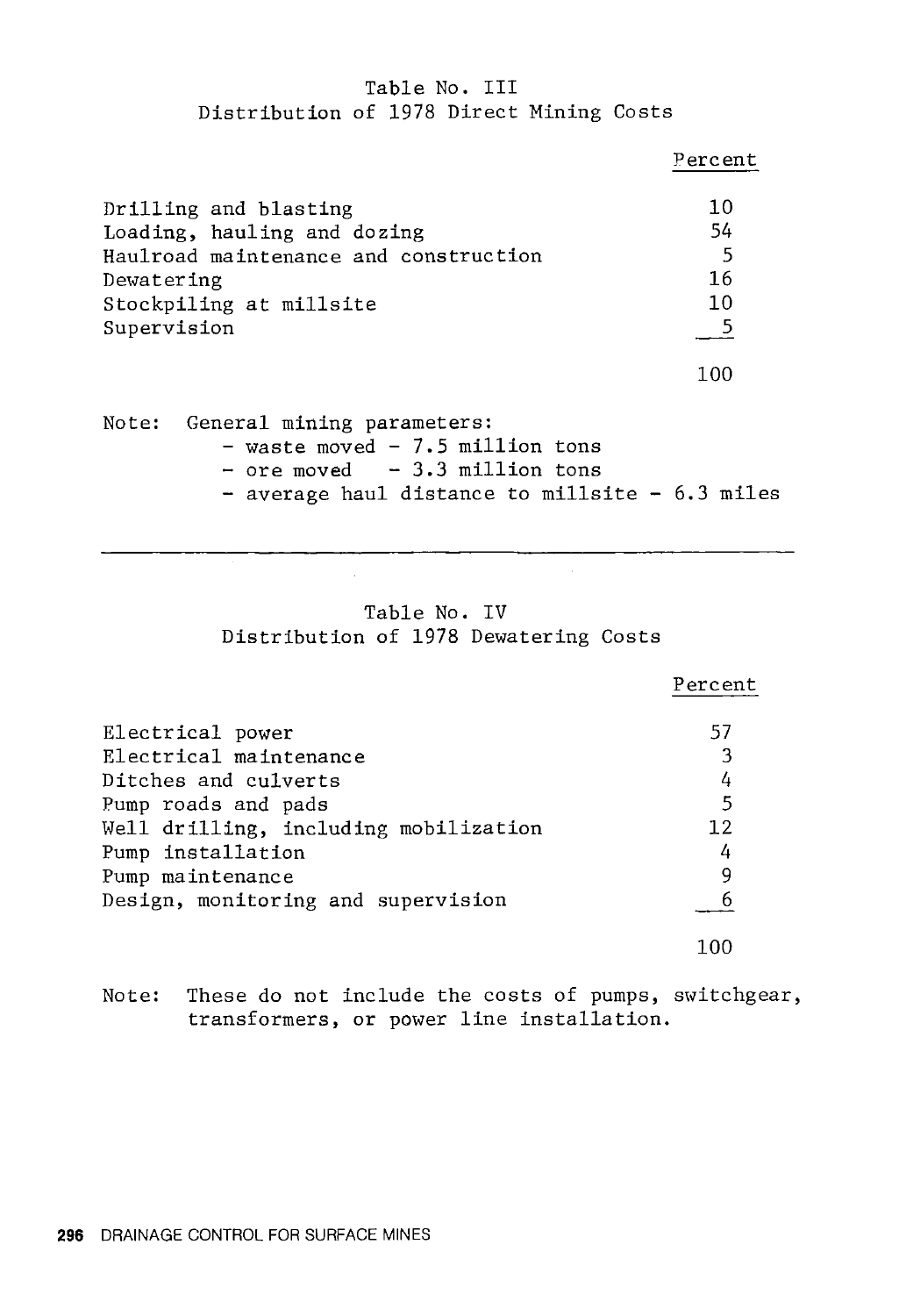drills. When inactive well holes are available at a pit and are considered beyond the immediate influence of nearby active pumping wells, continuous water level readings are obtained by installing Stevens Type F automatic recorders. Analysis of the charts obtained from these recorders allows assessment to be made of the changes in water levels resulting from power interruptions or changes in pump performances.

Individual pumping rates are measured monthly or whenever significant changes occur in a rate as determined by visual inspection of the discharge and by changes in the pump motor power demand.

The evaluation of pumping rates and changes in the water level at each active pit is used to assess dewatering progress and as the basis for changes in system capacity and design.

Water levels measured regularly in exploration diamond drill holes throughout the property allow regional water table contour maps to be maintained. These indicate the regional drawdown and recovery resulting from changes in the pit dewatering systems.

Pump discharge water is sampled at the start of dewatering of each pit area and at six month intervals thereafter. Samples are usually taken downstream from the junction of a pit perimeter ditch and the main drainage ditch. They therefore represent the combined water flows of each of the wells in a pit dewatering system. Additional samples are taken in the natural drainage systems that receive well discharge water. Analysis of these samples permits the quality of discharged water and its effects on natural surface waters to be monitored.

# DEWATERING PERFORMANCE

Generally, pit dewatering systems have achieved the anticipated results in water table drawdown in most areas. Experience gained early in the dewatering programme has resulted in the incorporation of the factors discussed previously in the design of individual pit dewatering systems.

Drawdowns and recoveries experienced at various open pits are summarized in Table No. V. Significant regional drawdown effects have been observed and have influenced the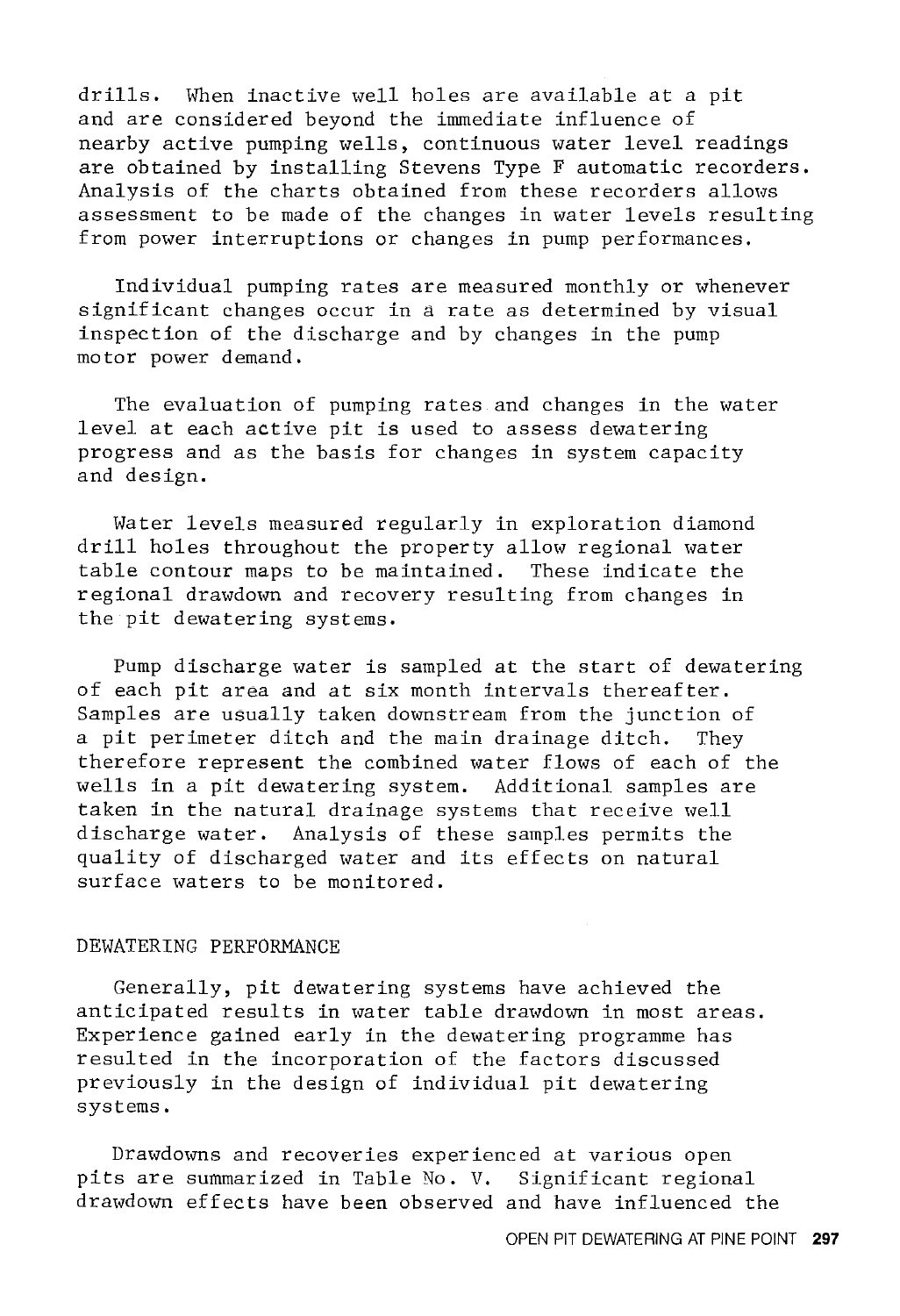|                                      | Pit      | Avg. Distance<br>From Pumps to<br>Pit Centre | Average<br>Pumping<br>Rate | Duration<br>of Pumping<br>(months) | Drawdown<br>at Pit<br>Centre | Recovery<br>to<br>Dec. 31/78 | Remarks                                                                                                                 |
|--------------------------------------|----------|----------------------------------------------|----------------------------|------------------------------------|------------------------------|------------------------------|-------------------------------------------------------------------------------------------------------------------------|
| <b>NOR CONTROL LOB SCHLACE NINES</b> | $J - 44$ | 590                                          | 6,700                      | Nov/68-May/72<br>(42)              | 102                          | 36                           | Maximum recovery of 46 feet<br>shown by Nov/72. Increased<br>millsite pumping has since<br>lowered water table 10 feet. |
|                                      | $0 - 42$ | 730                                          | 3,200                      | $Nov/68 - June/72$<br>(43)         | 68                           | 10                           | Recovery ceased in late 1972<br>because of effect of millsite<br>pumping.                                               |
|                                      | $N - 42$ | 550                                          | 1,600                      | May/68-Mar/69<br>(11)              | 74                           | 10                           | Same as above.                                                                                                          |
|                                      | $M-40$   | 730                                          | 1,300                      | June/72-0ct/74<br>(28)             | 56                           | $\Omega$                     | Drawdown assisted and then<br>maintained by millsite<br>pumping.                                                        |
|                                      | $X-15$   | 1,440                                        | 3,400                      | July/68-Dec/73<br>(66)             | 95                           |                              | Drawdown assisted by W-17                                                                                               |
|                                      | $X-15$   |                                              | $\Omega$                   | $Jan/74-Oct/77$<br>(46)            | $+ 59$                       |                              | pumping. Center to centre<br>distance X-15 to W-17 is                                                                   |
|                                      | $X-15W$  | 750                                          | 1,800                      | $Nov/77-Dec/78$<br>(13)            | $+28$                        |                              | 5,000 feet.                                                                                                             |

Table No. V Water Table Drawdown and Recovery at Open Pits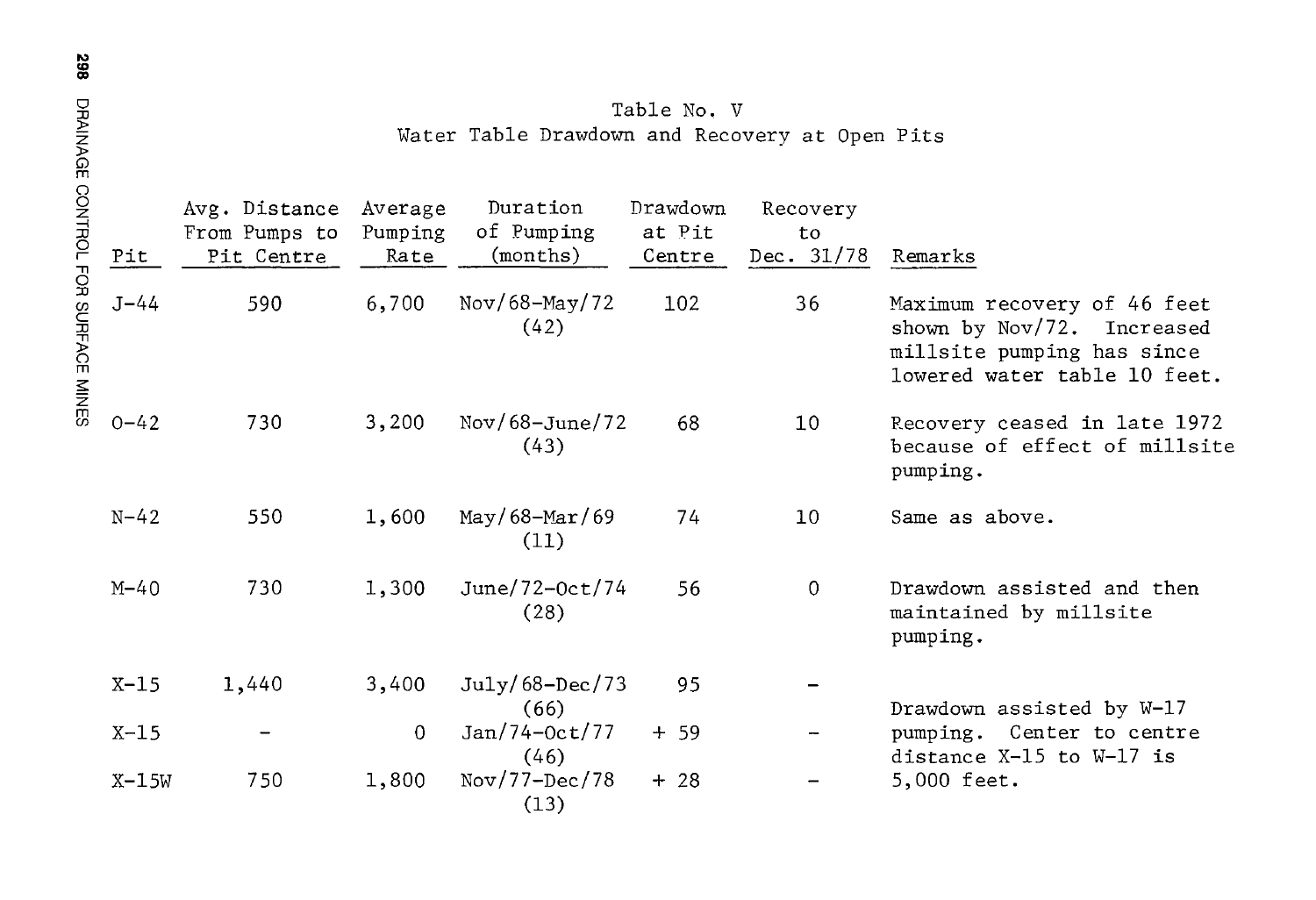# Table No. V - Continued

|                        | Pit      | Avg. Distance<br>From Pumps to<br>Pit Centre | Average<br>Pumping<br>Rate | Duration<br>of Pumping<br>(months) | Drawdown<br>at Pit<br>Centre | Recovery<br>to<br>Dec. $31/78$ | Remarks                                                                                                                                         |
|------------------------|----------|----------------------------------------------|----------------------------|------------------------------------|------------------------------|--------------------------------|-------------------------------------------------------------------------------------------------------------------------------------------------|
|                        | $W-17$   | 950                                          | 18,000                     | $0ct/71 - Aug/77$<br>(70)          | 224                          |                                | Drawdown additional to 29<br>feet produced by early<br>pumping at X-15. Maximum<br>pumping rate was 23,000 U.S.<br>gallons per minute (Aug/77). |
|                        | $W-17$   | 950                                          | 14,000                     | $Aug/77 - Dec/78$<br>(16)          | 0                            | 41                             | Reduced pumping maintained<br>for drawdown effect at X-15W.                                                                                     |
| <b>OPEN PIT</b>        | $T - 58$ |                                              | $\mathbf{0}$               | $Jan/76-Mar/77$<br>(15)            | 23                           |                                | Result of R-61 pumping.<br>Centre to centre distance<br>T-58 to R-61 is $4,200$ feet.                                                           |
|                        | $T-58$   | 800                                          | 7,400                      | $Apr/77-Dec/78$<br>(20)            | $+86$                        |                                | Pumping rate 9,650 U.S.<br>gallons per minute in Dec/78.<br>Drawdown assisted by R-61<br>pumping.                                               |
| DUNATERING AT PINE POL | $R-61$   | 800                                          | 4,675                      | $Jan/74-Dec/78$<br>(60)            | 136                          |                                | Pumping rate 9,100 U.S.<br>gallons per minute in Dec/78.<br>Drawdown assisted by T-58<br>pumping.                                               |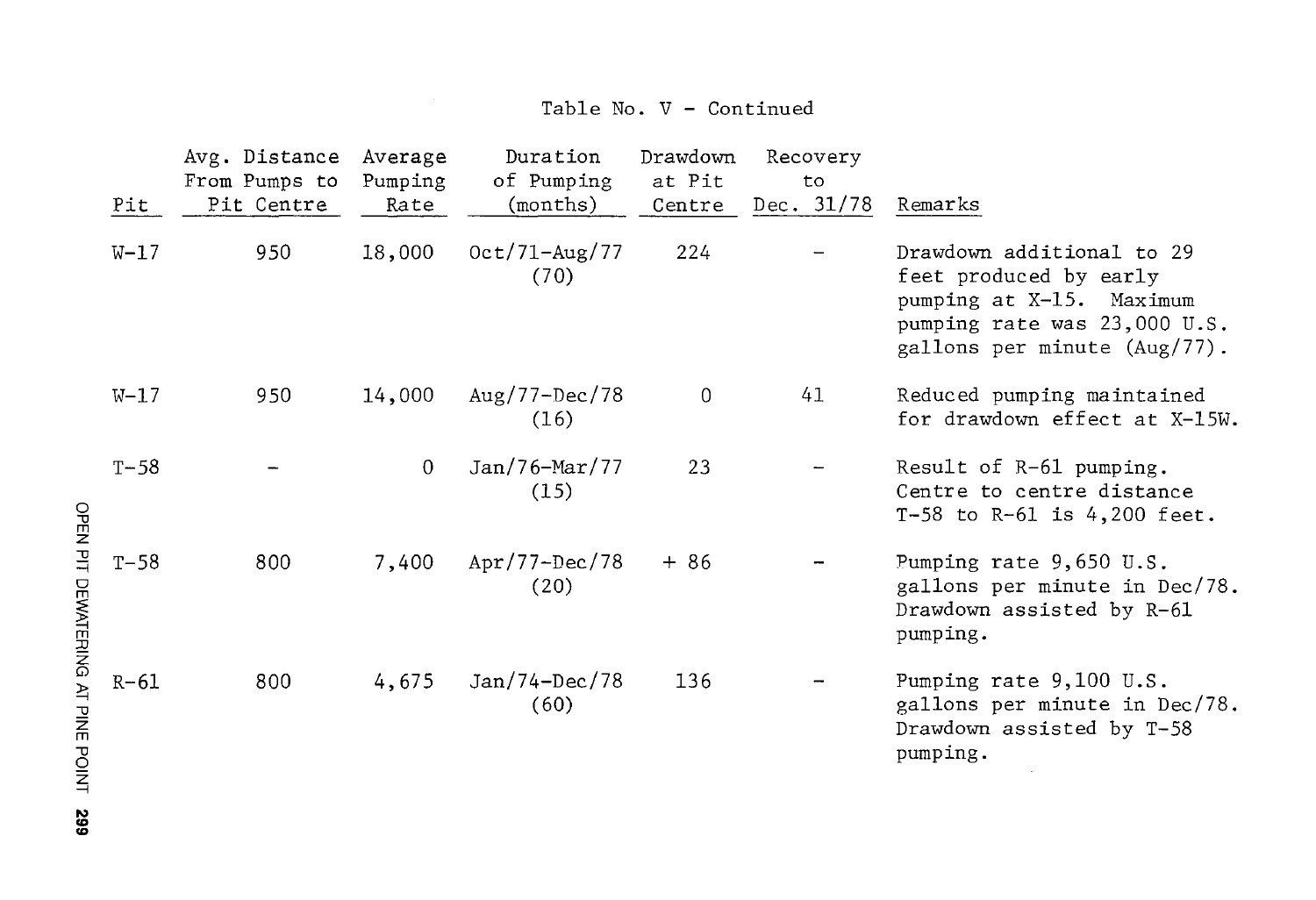|                                     |          | Table No. V - Continued  |                                              |                            |                                                                                                                                                     |                              |                              |                                                                                           |  |
|-------------------------------------|----------|--------------------------|----------------------------------------------|----------------------------|-----------------------------------------------------------------------------------------------------------------------------------------------------|------------------------------|------------------------------|-------------------------------------------------------------------------------------------|--|
|                                     | Pit      |                          | Avg. Distance<br>From Pumps to<br>Pit Centre | Average<br>Pumping<br>Rate | Duration<br>of Pumping<br>(months)                                                                                                                  | Drawdown<br>at Pit<br>Centre | Recovery<br>to<br>Dec. 31/78 | Remarks                                                                                   |  |
| DRAINAGE CONTROL FOR SURFACE MINERS | $K-57$   |                          | 680                                          | 6,100                      | July/71–Aug/75<br>(48)                                                                                                                              | 152                          | 75                           | Recovery initially effected<br>by K-62 pumping and then by<br>T-58, $R-61$ and $J-69$ .   |  |
|                                     | $K-62$   |                          |                                              | $\mathbf 0$                | $July/71-May/75$<br>(46)                                                                                                                            | 50                           |                              | Result of K-57 pumping.<br>Centre to centre distance<br>$K-62$ to $K-57$ is $6,800$ feet. |  |
|                                     | $K-62$   |                          | 800                                          | 6,400                      | $June/75-Oct/76 + 79$<br>(16)                                                                                                                       |                              | 80                           | Recovery in 1978 only 15 feet<br>because of effect of pumping<br>at T-58, R-61 and J-69.  |  |
|                                     | $J - 69$ |                          |                                              | $\overline{0}$             | July/71-0ct/77<br>(75)                                                                                                                              | 47                           |                              | Result of pumping at A-70,<br>$K-62$ , T-58 and R-61.                                     |  |
|                                     | $J - 69$ |                          | 800                                          | 12,000                     | $Nov/77-Dec/78$<br>(13)                                                                                                                             | $+93$                        |                              | Pumping rate 15,000 U.S.<br>gallons per minute in Dec/78.                                 |  |
|                                     | $A - 70$ |                          | 870                                          | 9,925                      | $Feb/76-Sept/77$<br>(19)                                                                                                                            | 98                           | 72                           |                                                                                           |  |
|                                     | Notes:   | (1)<br>(2)<br>(3)<br>(4) |                                              |                            | Distances, drawdowns and recoveries in feet.<br>Pumping rates in U.S. gallons per minute.<br>Refer to Figure No. 2 for relative open pit locations. |                              |                              | Inter-pit drawdown effects determined from regional water table contour maps.             |  |

Co> 0 0 DRAINAGE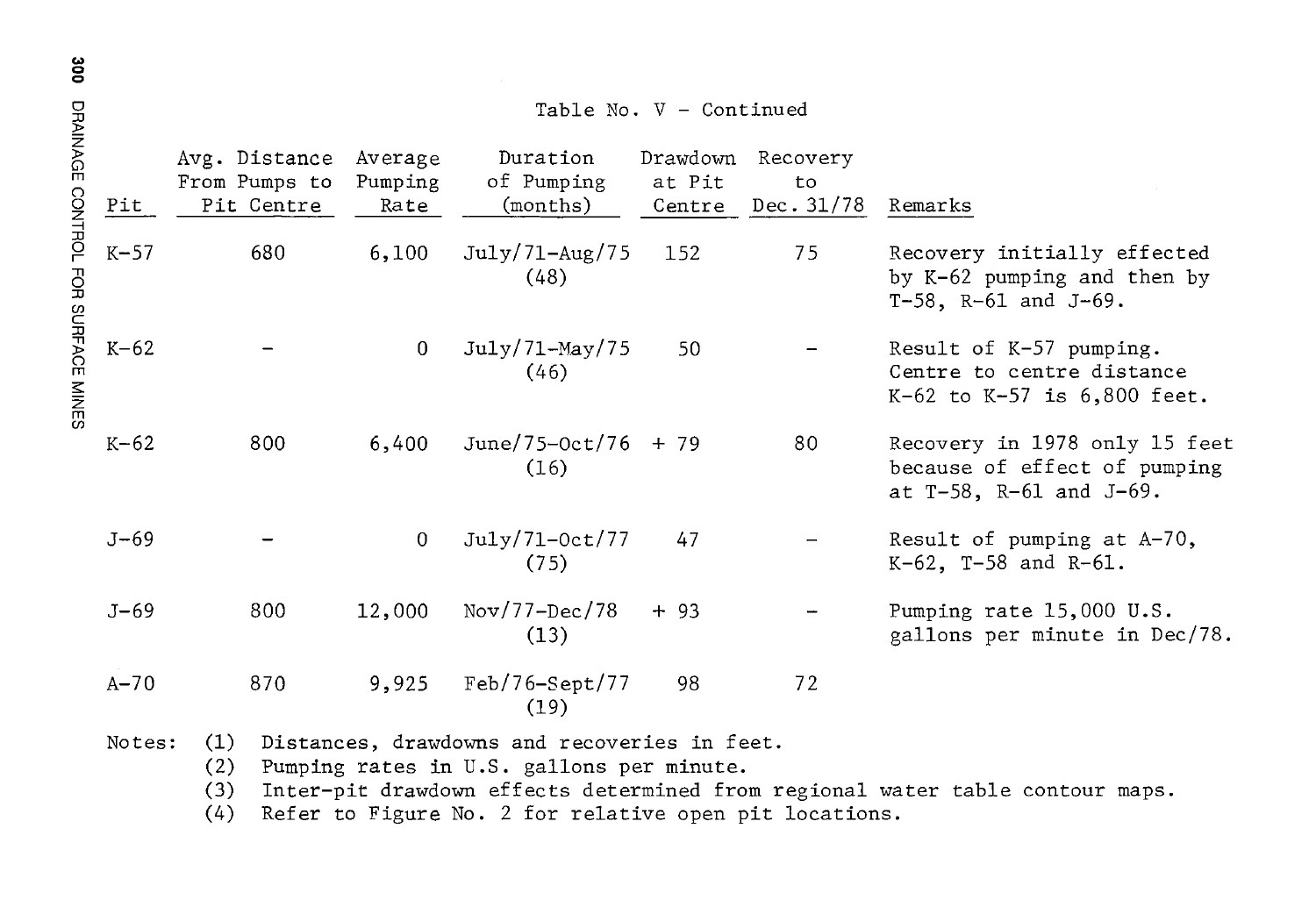drawdown in various groups of pits, viz. X-15/W-17,  $R-61/T-58/S-65$ ,  $K-57/K-62/J-69/A-70$ , and  $0-42/N-42/J-44$ (Figure No. 2). Within the constraints of production equipment availability and millfeed metallurgy, mine production has been scheduled to take maximum advantage of the regional dewatering effects in adjacent pits.

The regional drawdown effect of deep well pumping in the townsite for domestic water and the millsite for process water has been observed at the open pit and underground mining operations within about  $15,000$  feet of the mill and townsite.

In recent years dewatering performance in the western part of the property in areas of semi-confined groundwater conditions has indicated some inadequacies in pumping test procedures and analysis. Slower than anticipated drawdown has resulted from changes in storage characteristics and the effect of regional groundwater flow during prolonged dewatering. Modifications to pumping test procedures, more rigorous pre-dewatering hydrogeological investigation, and better observation and analysis of early dewatering performance are planned.

# ENVIRONMENTAL EFFECTS OF DEWATERING

Dewatering operations at Pine Point are assessed and monitored by the Water Resources Division of the Federal Government's Department of Indian and Northern Affairs. Controlling legislation includes the Northern Inland Waters Act and Fisheries Act.

The quantity and quality of discharged water, changes in the natural surface drainage system, and changes in groundwater levels and flow patterns are monitored. Regional environmental surveys have been commissioned by Cominco Ltd. and the results of these supplement observations made by Government officials.

Effects of the dewatering operations on local fauna and flora appear to be minimal and are not reasons for major concern. The region is very sparsely inhabited and there are no other well pumping operations for domestic or industrial water supply in the area.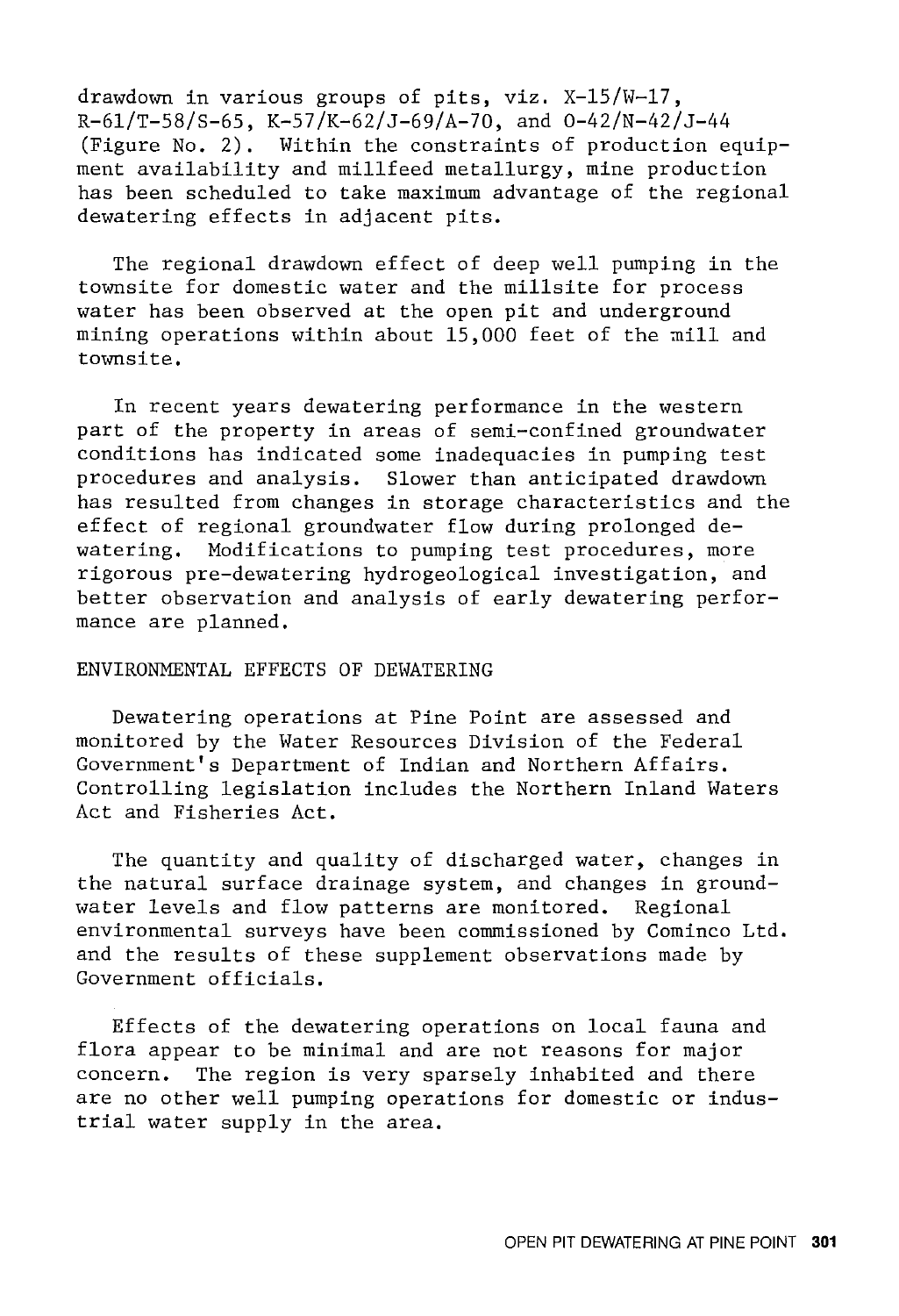# SUMMARY

Open pit dewatering by localized drawdown of the groundwater table has been practised successfully for 12 years at Pine Point. Deep well pumping discharge rates have increased from 20 million to 60 million U.S. gallons per day during that period. Pumping has been predominantly from an unconfined, relatively thick, laterally extensive aquifer.

In the future, mining will be increasing in areas of semiconfined and confined groundwater conditions. Dewatering system design will require more rigorous hydrogeological investigation and it is anticipated that total pumping rates will increase. The latter could attain 100 million U.S. gallons per day by 1985. Limitations in power supply and the increasing cost of locally generated power will increase this already significant portion of the mining cost. Improvements in present techniques and implementation of new mining and dewatering techniques will be investigated.

#### ACKNOWLEDGEMENTS

The author gratefully acknowledges Pine Point Mines Limited and Cominco Ltd. for approval for publication of this paper and specifically thanks S. Hoffman, E. Mehr and K.U. Weyer for general review and discussion, G. Riseborough for the draughting of figures and B. Babiuk and O. Affleck for the typing of the manuscript. Previous papers (3, 5, 6, 7) and internal reports (2, 4) have been used during the preparation of this paper and are acknowledged in the references listed below. The reader is referred to these for additional information on the subject.

#### REFERENCES

- (1) Skall, H., 1975, The paleoenvironment of the Pine Point lead-zinc district, Econ. Geol., V.70.
- (2) Weyer, K.U., 1978 and 1979, Investigation of groundwater flow in the Pine Point region - Reports for the years 1977/78 and 1978/79, unpublished reports on a joint research project between the Hydrology Research Division of Environment Canada and Pine Point Mines Limited.